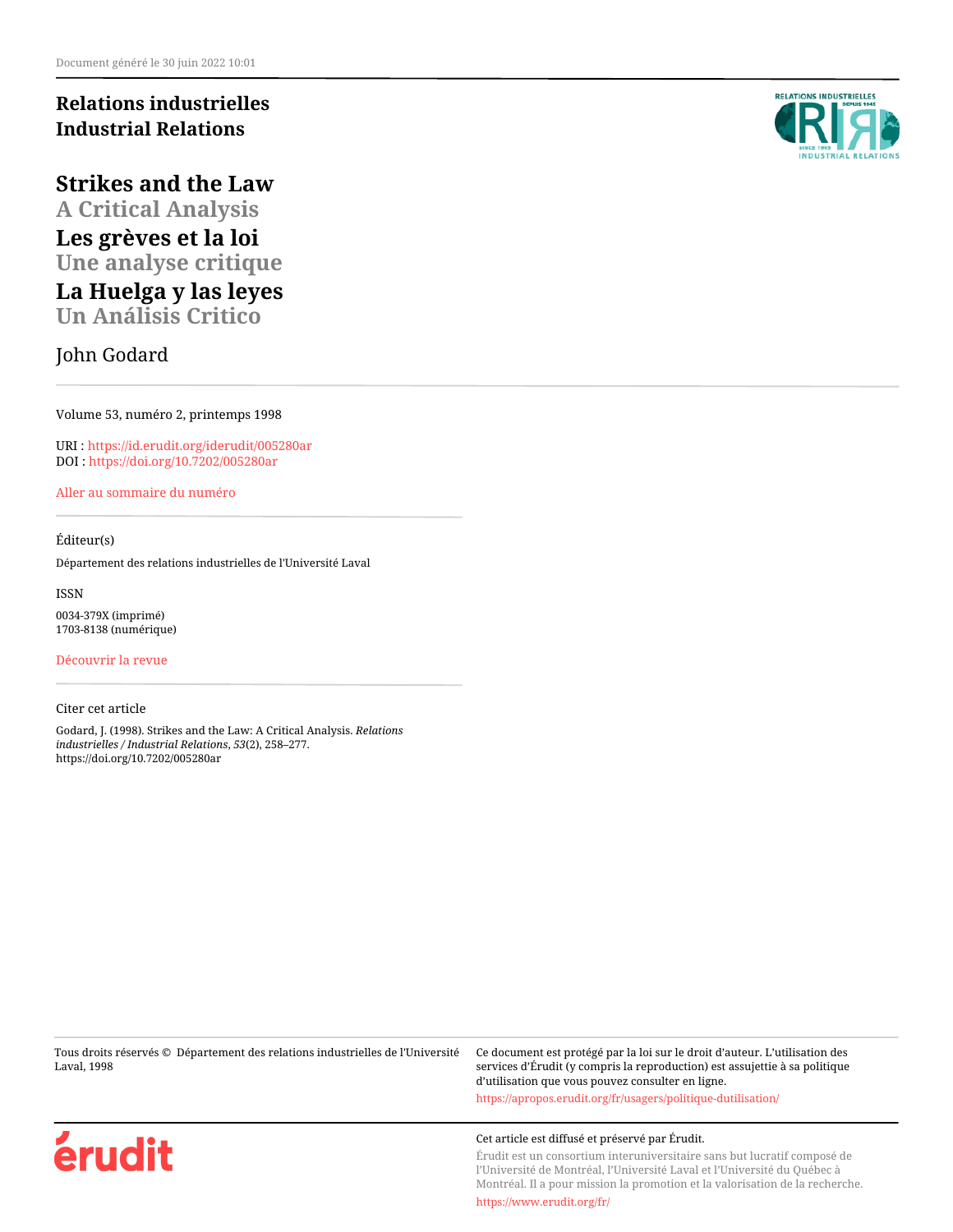# *Strikes and the Law*

# *A Critical Analysis*<sup>1</sup>

# JOHN GODARD

Faculty of Management, University of Manitoba, Winnipeg, Manitoba.

In this paper, I adopt a critical sociological approach to *analyse how labour law shaped a 23-day strike at a western Canadian university in the fall of 1995. I begin with a brief discussion of the sociological alternative. Next, I provide a chronology of the strike, followed by a brief analysis of how both economic and sociological models contribute to understanding the "rationale" of the strike. I then discuss the implications of specific labour laws for this rationale, extending the critical legal studies tradition by establishing how legal biases against unions shape strike activity. I conclude with a discussion of possible labour law reforms which follow from the analysis.*

Labour law has long been viewed as of central importance for shaping strike activity. Yet research into the relationship between strikes and the law has been limited, and that research which has been conducted has tended to focus on the economics of strikes, in large part viewing strikes as negotiating mistakes attributable to imperfect or asymmetrical information (e.g., Gunderson, Kervin, and Reid 1986, 1989; Gunderson and Melino 1990; Cramton, Gunderson, and Tracy 1995; Budd 1996). This research suggests that labour law may have important implications for strike activity.<sup>2</sup> Yet it

© *Relat. ind., 1998, vol. 53, n° 2* — ISSN 0034-379X 1

<sup>1.</sup> This paper was presented at the Fifth Annual Bargaining Conference, the University of Minnesota, Oct. 11-12, 1996. Paul Phillips, Jo Durup, and Ray Currie made valuable comments on an earlier version.

<sup>2.</sup> The analysis by Cramton, Gunderson, and Tracy (1995) is perhaps the most definitive. They estimate that a ban on replacement workers increases strike incidence, strike duration, and wage settlements; that mandatory strike votes and the right to reopen negotiations reduce strike incidence but not duration or outcomes; and that compulsory conciliation and cooling off periods are not significantly associated with these three outcomes.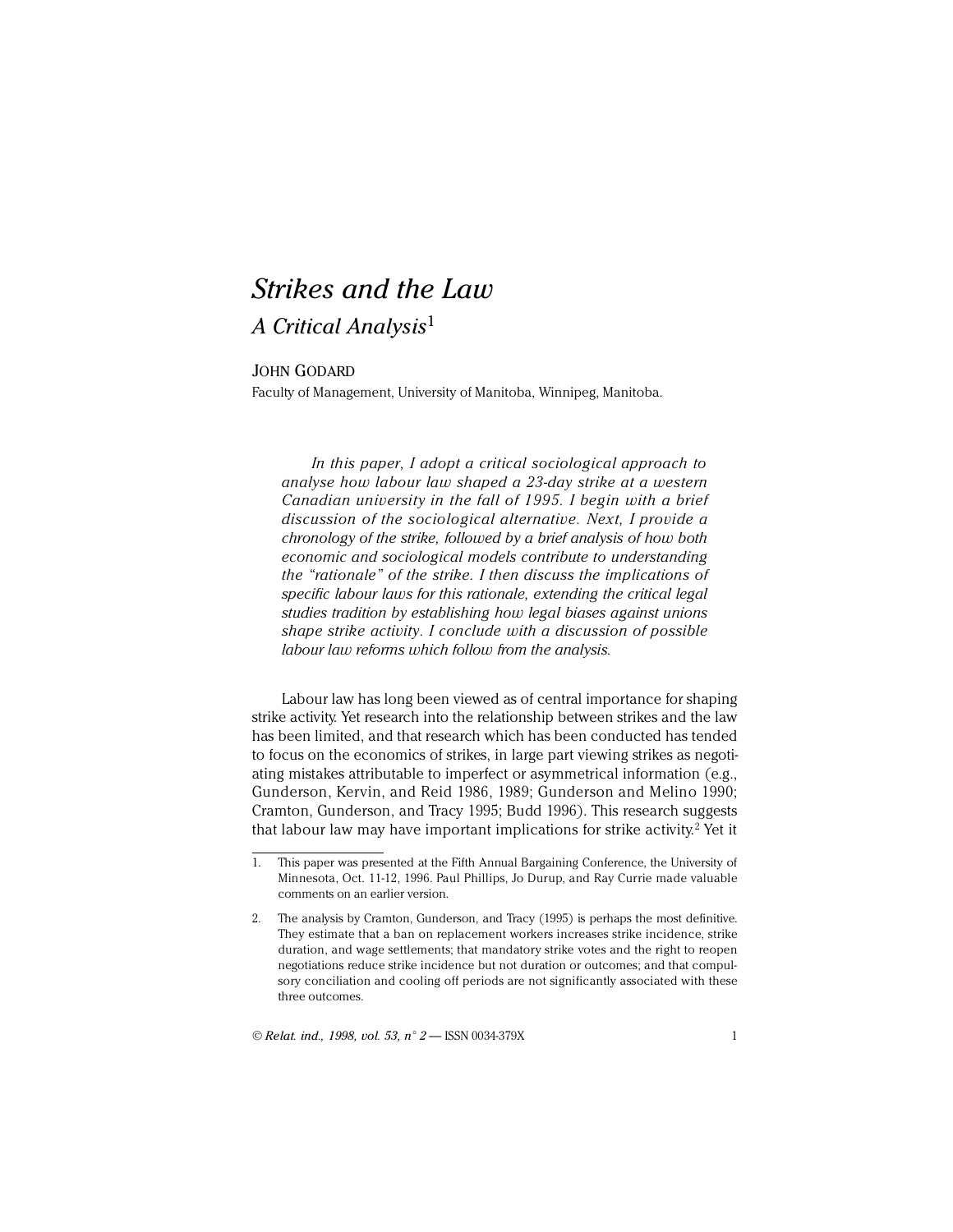typically does not address how the law shapes either the behavioural rationale of strikes (Godard 1992a, 1992b), or their social and psychological consequences. It also does not consider how the law can impinge upon the ability of workers to engage in meaningful strike activity and, ultimately, meaningful collective bargaining.3

This paper addresses these limitations by outlining a more critically oriented, sociological approach to the analysis of strikes and the law, and drawing on this approach to analyse how the law shaped a 23-day strike at a western Canadian university in the fall of 1995. In so doing, I build on earlier work characterizing strikes as manifestations of collective voice (Godard 1992a, 1992b). I also build on the critical legal studies tradition (e.g., Stone 1981; Klare 1982; Woodiwiss 1992), demonstrating not only how the institutional context of collective bargaining is biased against unions and hence contrary to the orthodox pluralist doctrine of joint sovereignty, but also how these biases affect the likelihood, dynamics, and outcomes of strike activity.4

I begin with a brief discussion of the approach adopted in this paper. Next, I provide a chronology of the strike, followed by a brief analysis of how both economic and sociological models contribute to understanding the rationale of the strike. Finally, I discuss the implications of specific labour laws for this rationale, and in so doing both illustrate the value of a critical sociological approach and establish a case for selected labour law reforms.

# *A CRITICAL SOCIOLOGICAL ALTERNATIVE*

There have been a number of critical sociological analyses of strike activity (e.g., Hyman 1972; Edwards and Scullion 1982; Fantasia 1988). The assumptions underlying these analyses often vary and in many cases are not clearly established. But as employed in this paper, the critical sociological alternative can be characterized as follows.

First, in contemporary market economies, the conventional employment relation is, at law, an asymmetrical social relation in which workers

<sup>3.</sup> This need not be considered a criticism, for virtually by definition this literature is concerned only with the economic side of strikes. More thorough assessments of this literature as it compares to alternative approaches appear in Cohn and Eaton (1989); Franzosi (1989); Edwards (1992); Godard (1992a, 1994a).

<sup>4.</sup> The implicit argument is not that labour laws operate strictly against the interests of unions, but rather that they fail to create a situation under which workers and their unions are on "equal ground" with management, and that this has a variety of negative consequences.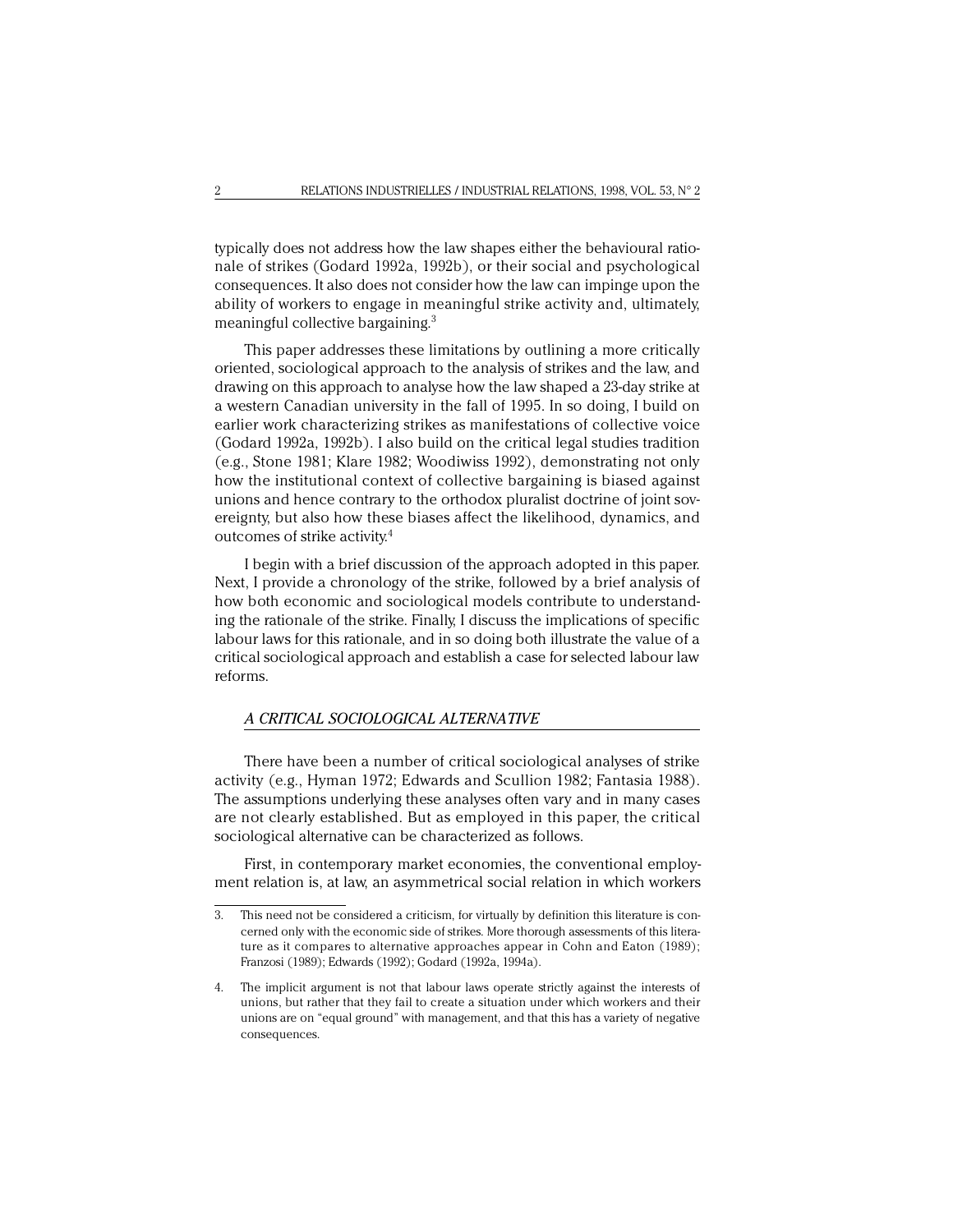are in a position of subordination to managerial authority. Because "capital hires labour" (rather than vice versa), this authority is exercised primarily in accordance with the interests of owners. As a result, "behavioural" problems having to do with trust, fairness, and legitimacy are endemic to the employment relation. Strike activity is, in turn, largely a manifestation of these problems, serving as a primary means through which workers are able to collectively voice discontent and distrust, either with the exercise of managerial authority in general, or with management's position on a particular issue (Godard 1992a, 1992b).

Labour laws play a major role within this context, for they not only provide workers with rights within the employment relation, they also tend to limit these rights and to reinforce the asymmetrical nature of this relation (see also, e.g., Stone 1981; Woodiwiss 1992).<sup>5</sup> Both can have major implications for the conditions of subordination, for the nature and content of collective bargaining, for the ability of workers to mount a meaningful strike, and, ultimately, for the likelihood, the dynamics, and the consequences of strikes themselves. Thus, it is important to address not only how labour law shapes the behavioural side of strikes per se, but also the importance of the broader institutional context of employment relations and the role of labour law within this context.

Second, strikes have important non-economic consequences. Not only can strikes prove to be highly traumatic for the parties directly and indirectly involved, they can also fundamentally reshape how individuals view themselves and others, with implications for their orientations towards their work, their employer and their unions. Accordingly, it is important to explore how the law shapes these consequences.

Third, the right of workers to collectively express discontent through strike activity is a fundamental democratic right. It is also fundamental to the *effective* functioning of free collective bargaining, and hence to the ability of workers to negotiate with their employers on anything approaching equal terms. Any analysis of strikes and the law must therefore go beyond the economic implications of labour laws to afford a central place for the a priori ability of workers to engage in meaningful strike activity.

<sup>5.</sup> Of particular relevance to this paper are laws reinforcing the doctrine of management rights both during and subsequent to the term of a collective agreement. The extent to which this is the case can of course vary. For example, management rights would appear to be more limited when collective bargaining is complemented with alternative systems of legal representation, including works councils and codetermination. This, however, is outside of the purview of this paper.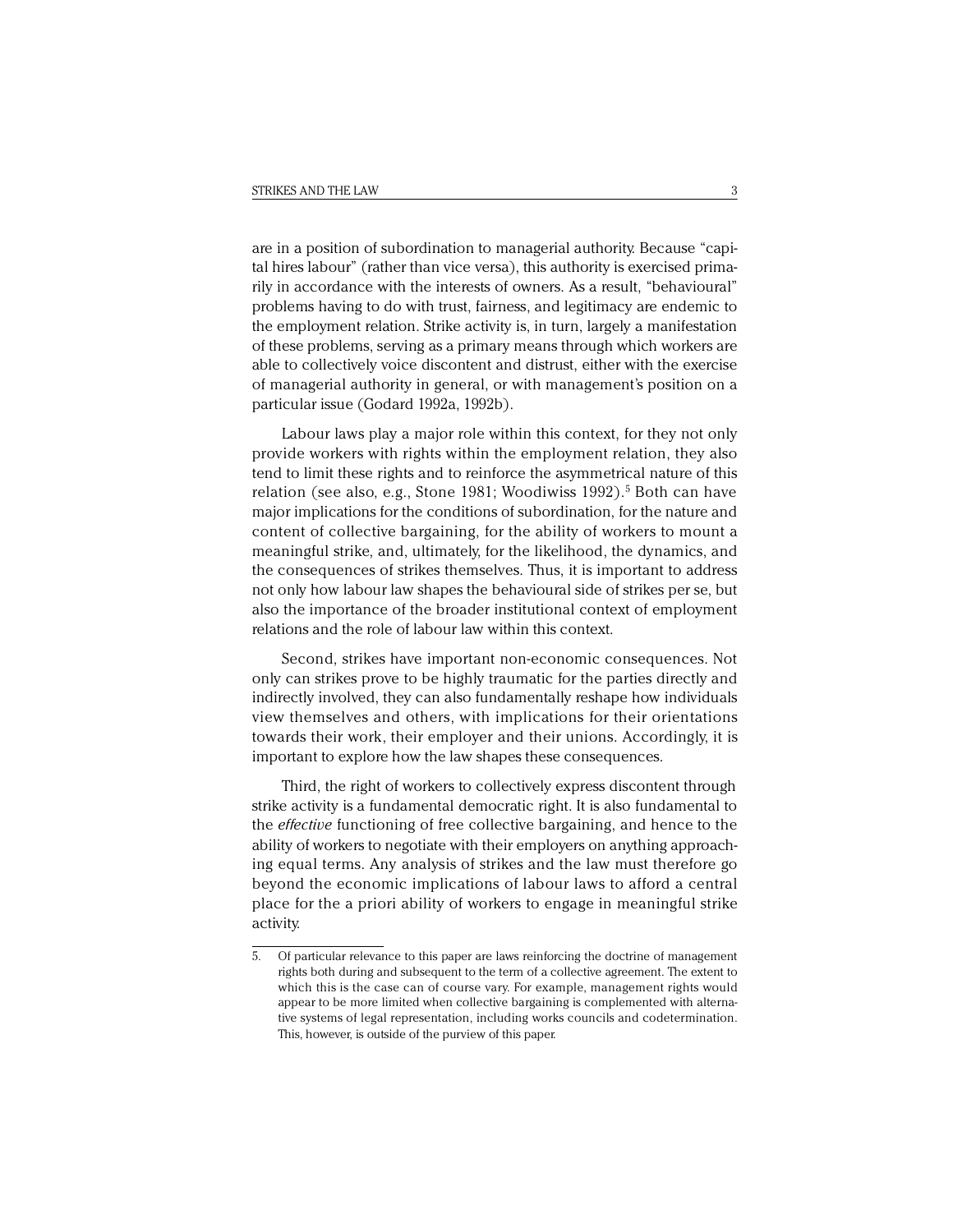Fourth, strikes are ultimately a reflection of conscious choice processes and interactions between the parties and their constituents.<sup>6</sup> These processes and interactions are shaped by conventional industrial relations variables, and this is why systematic associations tend to be observed. Yet these variables by no means determine the actions of the parties, and they often have competing and even contradictory implications, so that their apparent "effects" ultimately depend on largely unpredictable social processes. These processes can be understood only through interpretive, qualitative analysis. Accordingly, while quantitative methods can play an important role in strike research, it is essential that they be complemented by more interpretive, qualitative analysis.

Below, I apply this approach to analyse the implications of established labour laws for a 1995 faculty strike at a western Canadian university. The analysis reflects a participant-observation methodology (Whyte 1955), and is based largely on observations garnered as a rank-and-file member of the union, and on extensive conversations with other striking faculty both during and after the strike. Although this method may suffer important limitations, it is less susceptible to the communication barriers and interpretive difficulties which can plague conventional field research. To ensure accuracy, the analysis reports widely agreed upon developments and interpretations of these developments, and has been checked for accuracy by both the chief union negotiator and by a major actor on the management side.

#### *THE STRIKE*

## *The Context*

The university in question is located in the province of Manitoba, which has a population of approximately one million. Roughly 700,000 people live in the capital city of Winnipeg, distinguished in industrial relations circles by its General Strike of 1919. Manitoba is both ethnically and politically diverse, with two predominant political parties: the left-of-centre New Democratic Party, and the right-of-centre Conservative Party. Labour union density is approximately 37 percent, which is about average for Canada as a whole (Murray 1995: 163).

Manitoba labour law is broadly consistent with that of most other provinces. With respect to strikes, workers in the private sector and most of the public sector (including post-secondary institutions) have a right to

<sup>6.</sup> See Godard (1993, 1994b) for an elaboration on this point, and an attempt to reconcile it with quantitative research methods.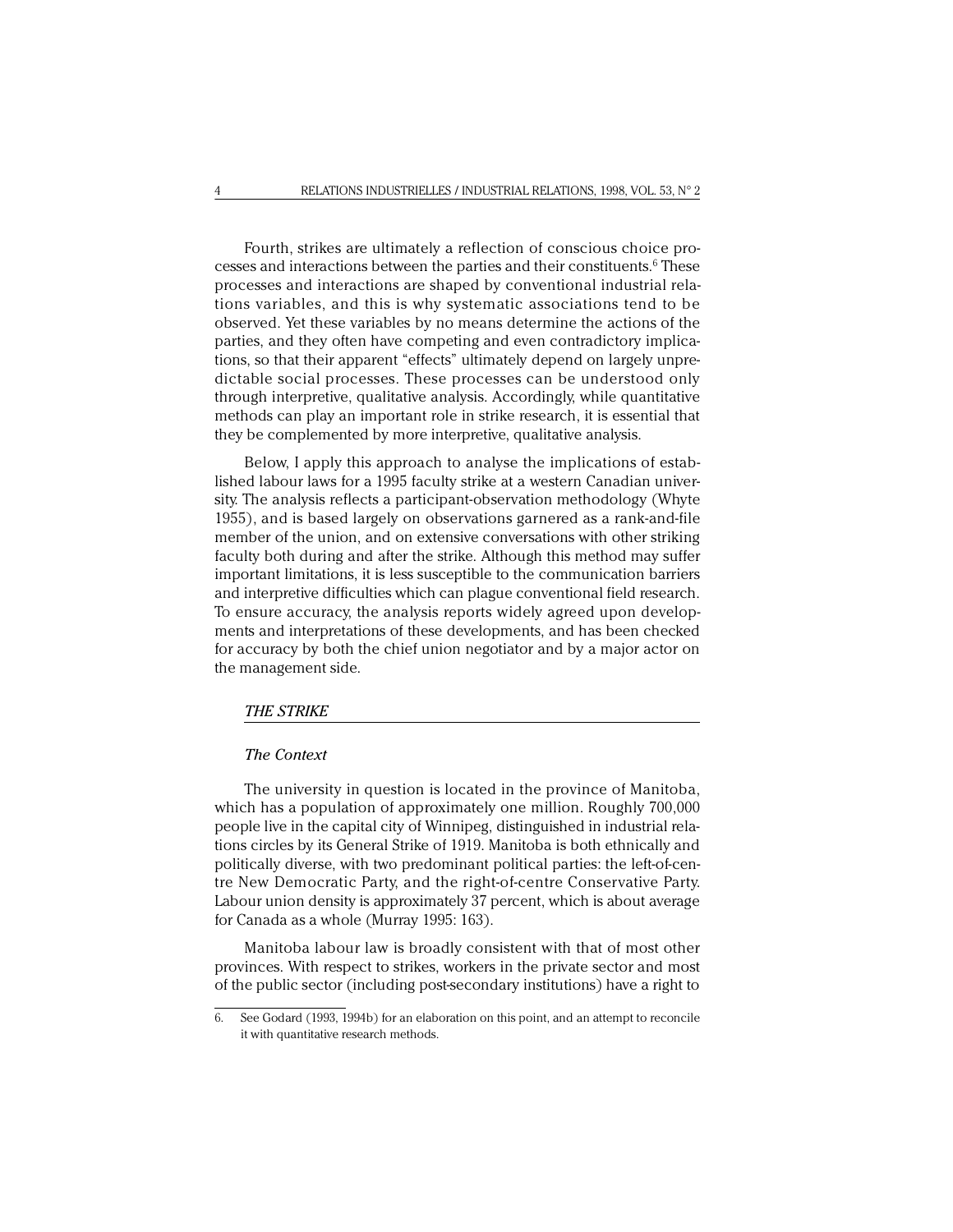strike, but only after an agreement has expired and a good faith attempt has been made to reach a settlement. Employers are permitted to hire replacement workers, but workers have a right to return to their jobs after a strike. The provincial Minister of Labour can also order either conciliation or mediation in the event of an impasse, with the latter requiring the mediator to write a report with recommendations if a settlement is not reached. In addition, the union is required to hold a secret ballot vote prior to calling a strike, and must win majority consent in this vote. All settlements must be ratified by the membership. Finally, if a settlement is not reached within one year of the expiry of an agreement, the employer can choose to disregard that agreement, provided it has given a twelve-month notice of its intention to do so.

The university is the dominant post-secondary institution in the province, with a student body of 22,000 full- and part-time students, and a fulltime faculty of approximately 1500. It was initially founded in 1877, but grew relatively slowly until the "baby boom" hit in the late 1960s. At this time, it underwent a rapid expansion, both in programs and in faculty size. The faculty association was legally certified as an independent union in the early 1970s, largely in response to the reportedly autocratic style of a newly appointed university president. Over the ensuing two decades, relations between union and administration officials became increasingly adversarial, with both sides preferring to resolve disagreements through the formal grievance and arbitration process, and relying increasingly on lawyers and legal remedies. However, the relationship remained strikeand lockout-free through to 1995.

In addition to improved wages and benefits, the faculty association managed to negotiate a number of rights and protections for its members during this period. Of particular importance to the present analysis was a financial exigency clause, enabling the administration to resort to layoffs of faculty only if there was a major financial exigency and alternative measures could not be found. In addition, layoffs could be made only after extensive and lengthy consultation processes with both union representatives and the university senate, and only by declaring entire departments (rather than individuals) redundant. These restrictions were intended to ensure that the academic needs of the university would not be unduly sacrificed in the event of a financial crisis, and that any such crisis could not be used as a pretext for targeting individuals (or their courses), thereby protecting academic freedom.7

<sup>7.</sup> The exigency clause, and the accompanying redundancy clause, were 12 pages in length. They are available on request.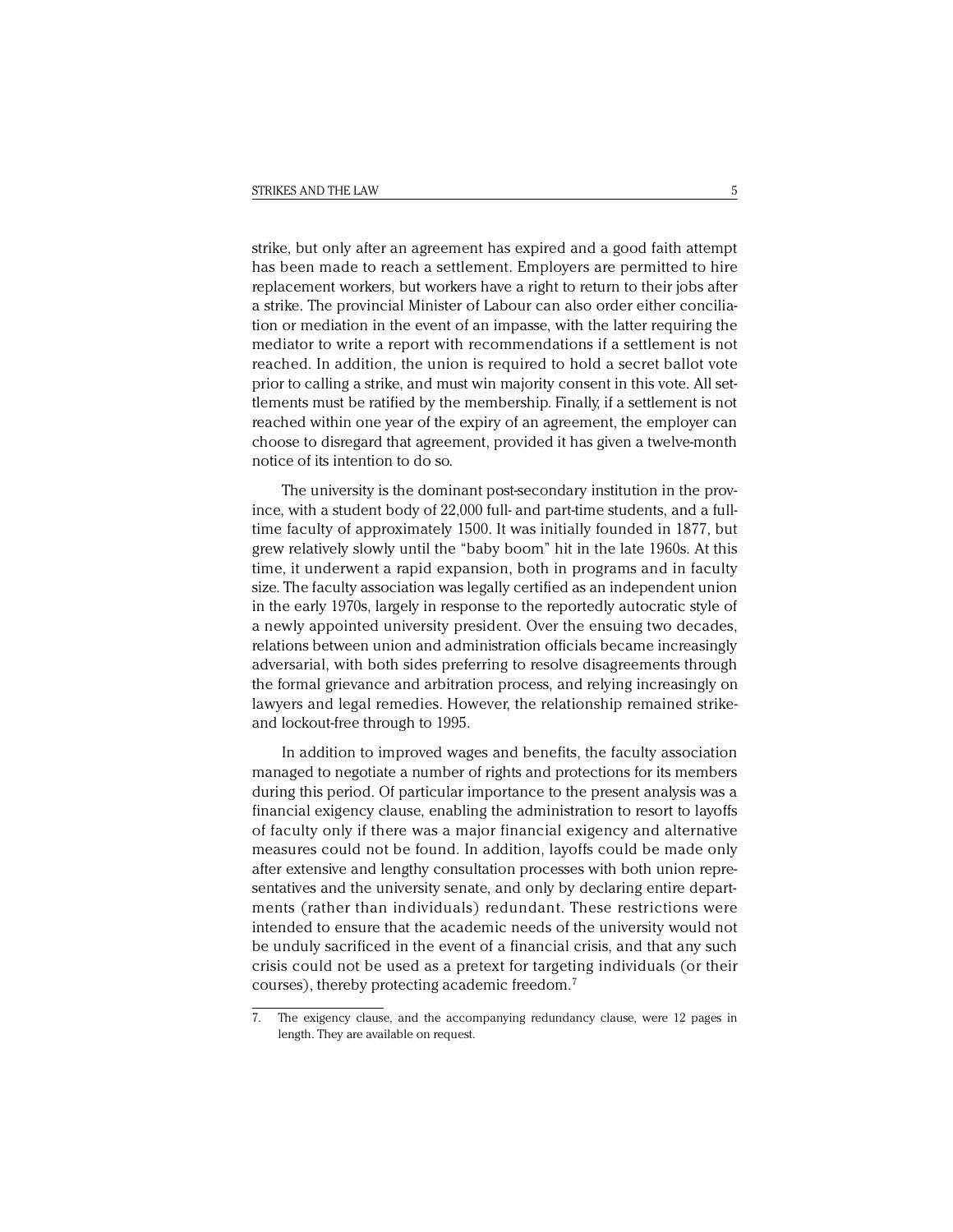Beginning in the early 1990s, matters began to change. In 1992, a newly re-elected Conservative government appointed a commission to explore the future of post-secondary education in the province. Dubbed the "Roblin Commission," after its chair, Duff Roblin, this commission consisted of influential Conservative party supporters, none of whom had any meaningful experience with post-secondary education beyond the attainment of undergraduate degrees two decades (or more) earlier. Their report was widely viewed as negative, concluding:

a) that the quality of teaching is declining; b) that research has become the paramount function of universities to the detriment of teaching and, moreover, academic rewards are skewed in favour of research,; c) that research lacks sufficient provincial focus; and, d) that there is a lack of transparency in relation to teaching, research, and service (Roblin et al. 1993: 15).

Based on these conclusions, the commission's recommendations included greater attention to teaching (1993: 17), more applied research (1993: 22), increased "provincial focus" in research (1993: 20), and enhanced accountability (1993: 17-21). The commission report also suggested that the province privilege the community college system over the university system in the future allocation of resources (1993: 88). Finally, it expressed a need to alter existing exigency and redundancy arrangements (1993: 66).

In 1994, the board of governors of the university took some preliminary steps to begin to implement governance changes suggested by the Roblin Commission. One of these changes included greater involvement in collective bargaining by the board. While the negotiation of collective agreements had in the past been almost entirely left to the administration, the board established its own committee to oversee negotiations. But the university was slow to adopt the main recommendations, resulting in a deteriorating relationship between the university and the government.

The university also found itself subject to increasingly tight funding, with budget cuts of approximately five percent in real dollars between 1993 and 1995. In 1993 and 1994, the administration managed to negotiate consecutive one-year contracts with no wage or benefit increases, and a freeze on career increments. In addition, in early 1993, the provincial government mandated fifteen days off without pay for all provincial government employees, and authorized all government-funded organizations to follow suit unilaterally. In response, the university administration declared six days off without pay for both the 1993-94 and the 1994-95 academic years.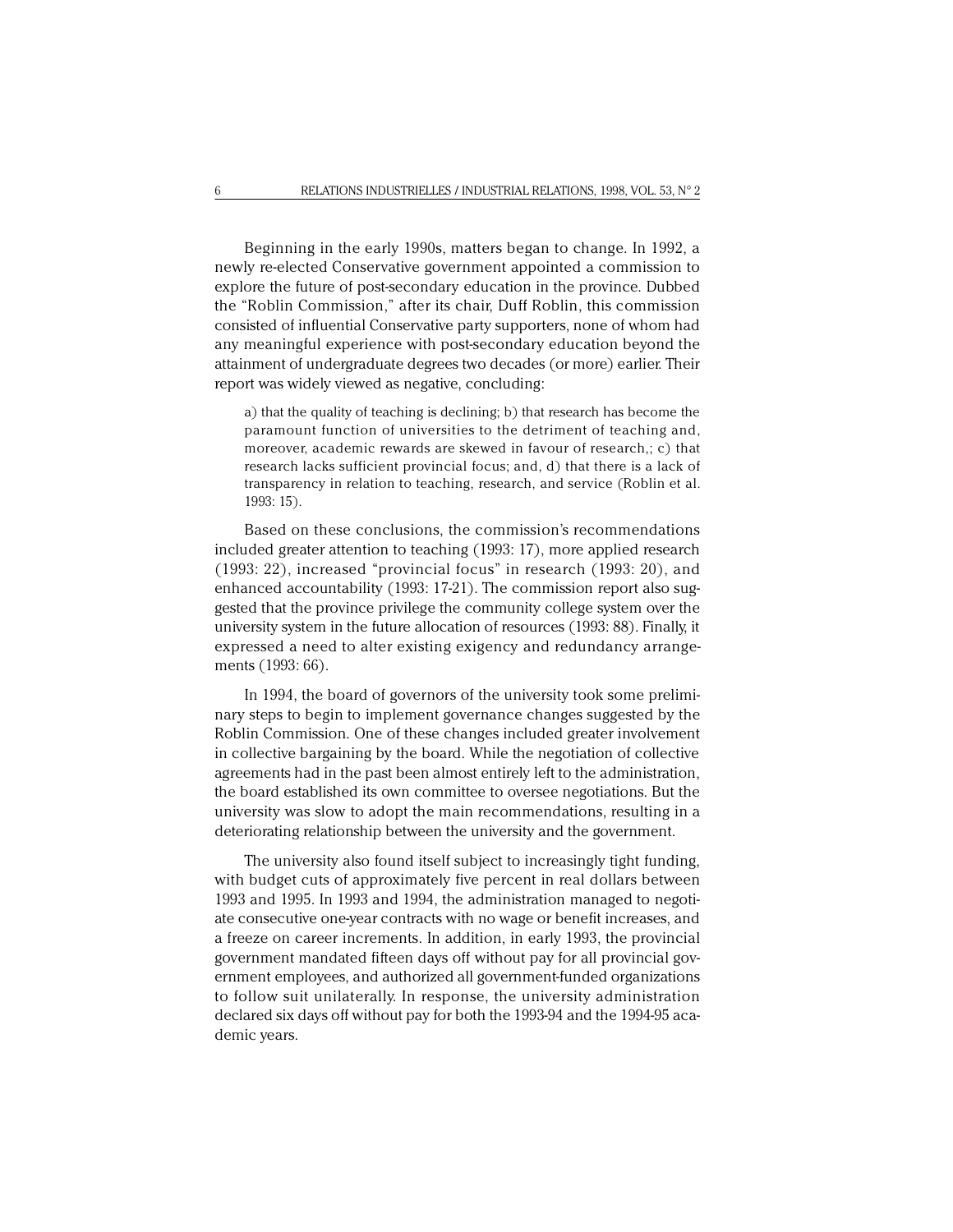# *The Dynamics of the Strike*

Negotiations on a new contract began in the spring of 1995, with the administration giving notice of its intent to disregard the agreement after a one-year period and introducing more stringent demands as negotiations continued. Of particular concern to the union was a demand by the administration, consistent with the Roblin Commission report, that the financial exigency clause be substantially weakened, enabling the administration (subject to the approval of the board of governors) to unilaterally declare financial exigency and decide which individuals would be laid off, with only a limited right of appeal for those affected. The union executive interpreted this as a major potential attack on academic freedom, arguing that it would allow administrators to target individuals for political reasons.

Though the parties continued to meet, little progress was made at the bargaining table. A strike vote was held in early October, with a turnout of about 70 percent, and 73 percent of those voting supporting a strike. But there was still little change in the administration's position. The strike was finally called on October 18, with three-quarters of all faculty in the bargaining unit respecting the picket line. The strike lasted for 23 days, during which picket line attrition was minimal.

The dynamics of the strike were relatively straightforward, with the administration attempting to convince faculty, students, and the general public that the clause they were seeking would not threaten academic freedom, and faculty representatives claiming that it would mean an end not only to academic freedom, but also to the very integrity of the university. Meanwhile, the administration attempted to keep as many classes as possible in operation, with some faculties actually bringing in "replacement" instructors. No official, university-wide policy was initially stated as to whether students refusing to cross the picket line and attend continued classes would be penalized, although the associate dean of the Faculty of Management posted a statement informing students that failure to attend scheduled classes was essentially at their own peril.

Two weeks into the strike, the provincial Minister of Labour met with the parties and initially agreed to appoint a mediator. However, he subsequently altered his original offer, agreeing to do so only if striking faculty went back to work in the interim, a condition which the union would not accept. Accordingly, the strike continued for another week, until the Minister changed his mind and appointed a local labour lawyer to mediate the dispute. He was given a three-day deadline, at which point he would be required to submit recommendations to the minister and the parties if a settlement was not achieved. Although it was necessary to extend the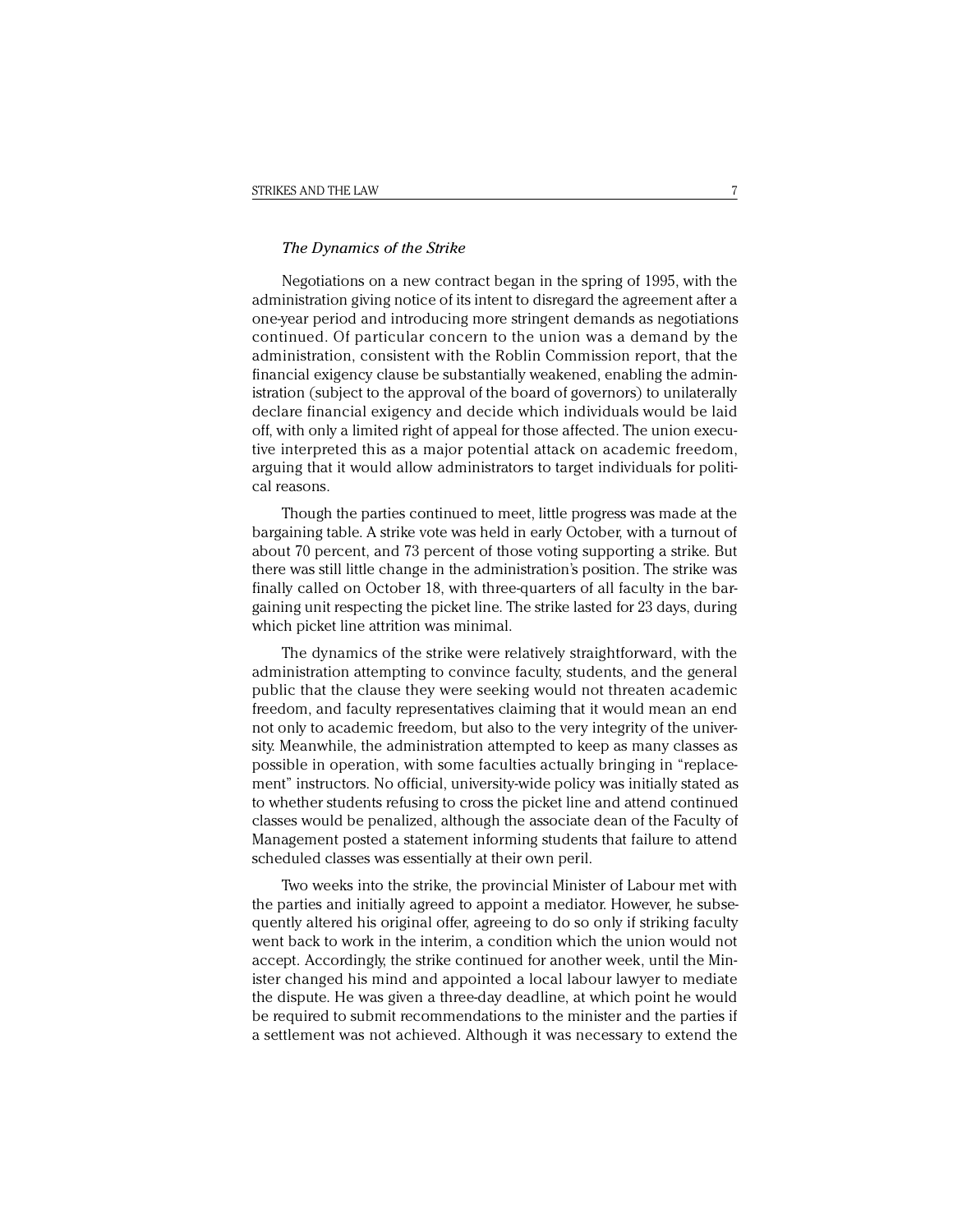deadline by two additional days, a tentative settlement was finally reached and approved by the faculty on November 9.

# *The Outcomes*

The settlement was three years in duration, with no across-the-board pay increases, but some upward adjustments on the pay scale. Faculty were originally to be subject to eight days off without pay in each of the first two years and six days off in the third, but because of the money saved during the strike, the administration agreed to wave the eight days off in the first year. In order to make up for lost class time during the strike and hence "save" the term, striking faculty were also to teach an extra two weeks past the originally scheduled end of the term, *without pay*. On the financial exigency clause (available on request), the administration was now permitted to declare faculty redundant on the basis of program as well as departmental affiliation, but only if a financial exigency was declared by a tripartite committee, subsequent to an independent financial consultant's report if the parties could not agree on the extent of the exigency. Faculty declared redundant would receive severance pay equivalent to between 12 and 18 months of salary, depending on their years of service. They would also have recall rights for a three year period, for any position for which they could establish competence. Finally, they also had the option of one year of retraining support, so that they could qualify for other positions.

# *INTERPRETING THE STRIKE*

It is outside of the purpose of this paper to attempt an in-depth analysis of the rationale of the strike. However, a brief interpretation is necessary to set the stage for addressing the implications of labour law.

To an extent, the strike can be interpreted using an economic approach. Consistent with this approach, there appears to have been substantial confusion on both sides of the bargaining table. On the administration side, there were at least eight different groups with potential direct or indirect involvement.<sup>8</sup> On the union side, there were only three groups

<sup>8.</sup> These groups included: the bargaining team (all from the administration), the central administration of the university, a board of governors's bargaining oversight group, the board of governors, a small group of deans sympathetic to the concerns of striking faculty, influential "downtown" conservatives (represented in part on the board), the Ministry of Labour, and the Conservative government caucus. It is unclear as to the relative influence each of these parties was able to exert in the negotiation process. But there can be little doubt that most if not all of these groups had some involvement, greatly complicating the decision process on the administration side.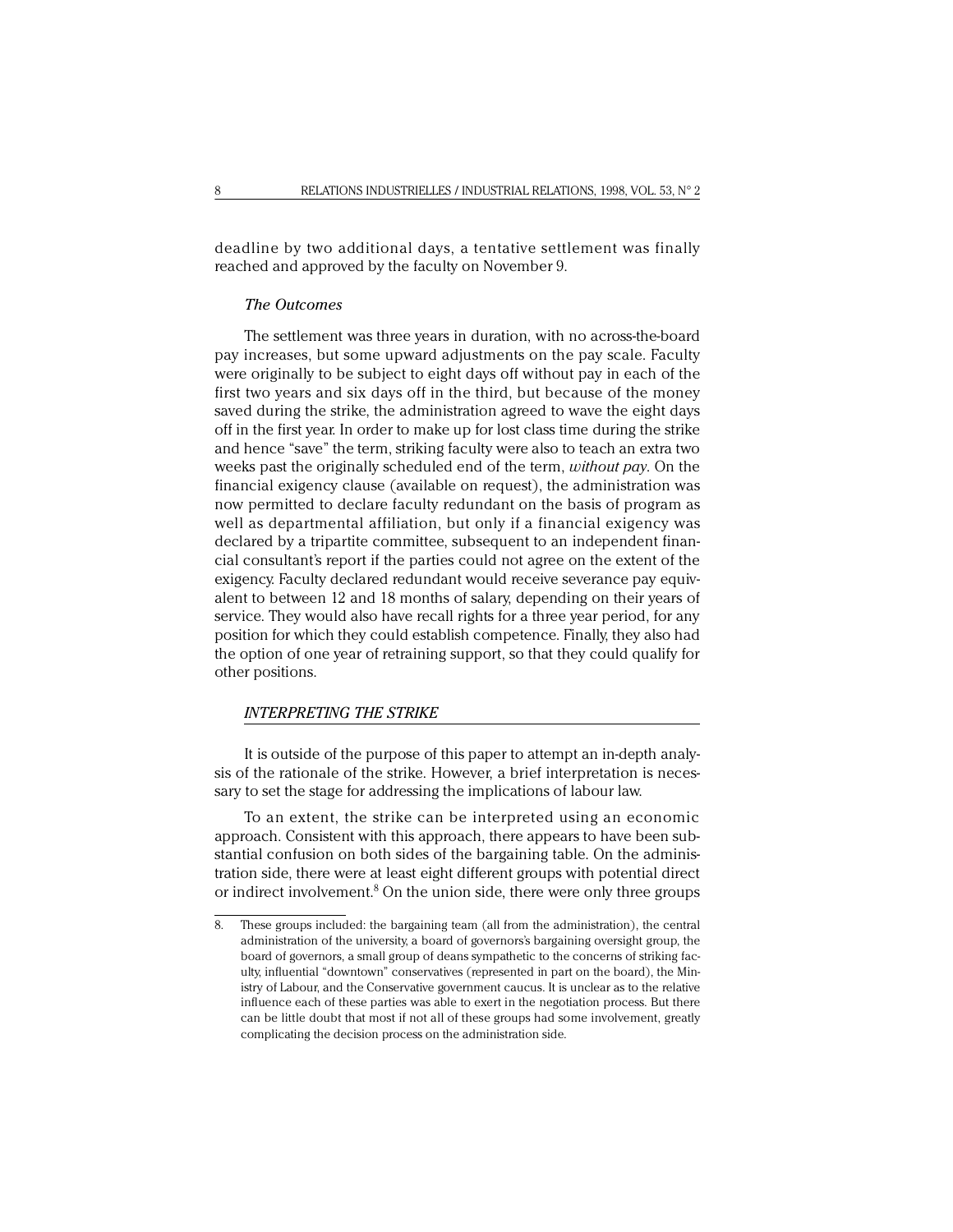(the bargaining team, the union executive, and faculty members), but none of the three members of the negotiating team had prior experience negotiating with the administration, and the union president had been in office for less than six months. In addition, the administration's proposed exigency clause was lengthy and ambiguous, and there was considerable uncertainty as to its precise meaning and implications, with both sides offering different interpretations. Further complicating matters, there was extensive uncertainty as to the real agenda underlying the proposal of this clause, with many fearing that it was a Trojan Horse through which the government was planning to impose a neoconservative agenda on the university. Finally, the administration appears to have miscalculated with respect to the collective resolve of faculty members and the reaction of students and the public to a strike, which were far more favourable (or less unfavourable) to the union than many had originally expected, and which may in turn explain the attempt to continue classes.<sup>9</sup>

It would thus appear that, at least on the surface, the economic approach may be of considerable value in accounting for the strike. Had it not been for the levels of uncertainty and complexity surrounding the negotiation process, a strike might not have occurred. Yet this approach fails to allow for the most critical factor in the strike: the resolve of faculty members. Without this resolve, the strike either would not have taken place, or it would have been of much shorter duration, with much different outcomes. It is in this respect that the sociological approach is of value.

There are four interrelated explanations for the resolve of the faculty. The first is fear. Many strikers (though probably a minority) were worried that they could be targeted if the proposed clause was adopted. The second is "moral." There was genuine concern about the implications of the clause for academic freedom and ultimately the integrity of the university, and about the possibility that, if faculty gave in, it would serve as a precedent at other Canadian universities. The third is affective. Many of the faculty were demoralized by cutbacks and by perceived government disdain for the university, and the strike served as a mechanism to voice their discontent. The fourth, and most important, however, is distrust. If faculty

<sup>9.</sup> As noted earlier, only about 70 percent of faculty voted in the strike vote, and only 73 percent of those voting favoured a strike. There was speculation among "anti-union" faculty that nonvoters would not strike, and that many of those voting in favour were simply trying to provide a mandate to the union, and, when push came to shove, would also not strike. Thus, only a minority were actually likely to strike, and many of these would soon "cave in" to public and student opinion, especially once they realized they were in a minority. But for this scenario to hold, it would be necessary to continue classes.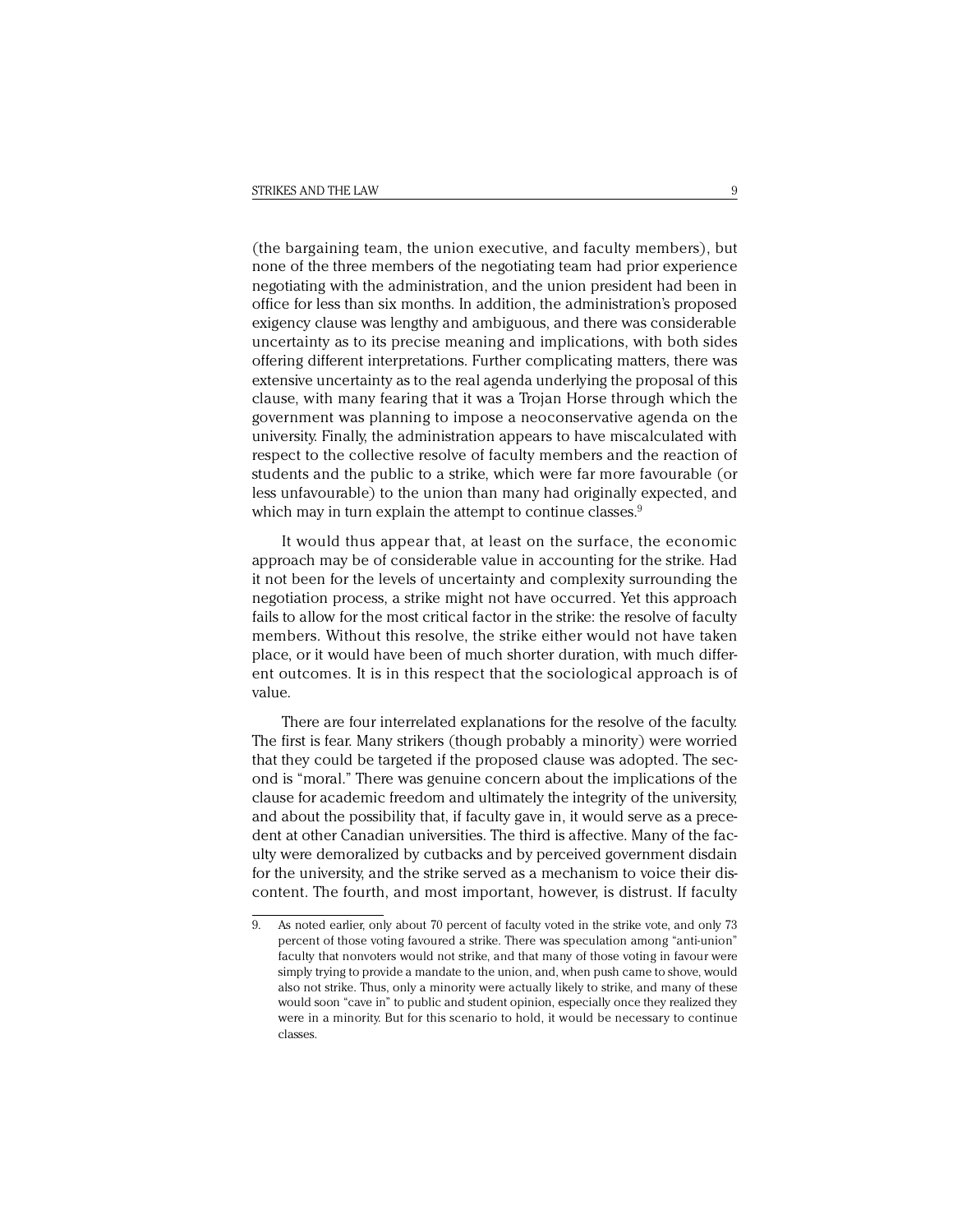had been able to trust the administration to apply the proposed clause in a constructive manner, and only as an absolute last resort, it is highly unlikely that a strike would have even occurred. But instead, there was widespread distrust of how such a clause would be used. This distrust reflected the traditionally adversarial relation between the faculty association and the administration, although it had been heightened considerably by the Roblin Commission report and by what appeared to be a deteriorating relationship between the university and the government.

These four explanations arguably come closer than do their economic counterparts for explaining the rationale of the strike. But a real understanding of the strike requires an analysis of the role played by labour law, not only in shaping the resolve of strikers, but also in shaping the dynamics and outcomes of the strike in general.

### *THE ROLE OF LABOUR LAW*

Established labour laws affected the strike in a number of ways. Some of these are consistent with economic models. For example, if a respected neutral had been brought in to provide an interpretation of the meaning of the proposed exigency clause, much of the uncertainty surrounding its implications would have been reduced. Similarly, if a mediator had been ordered in earlier in the dispute, the dispute may have been settled earlier, either during the mediation process or subsequent to the mediator's issuance of recommendations. Yet, there was no provision for a neutral "fact-finder" under the law, and because the government had a vested interest in negotiations and apparently believed that a mediator would not serve this interest, it delayed its decision to appoint a mediator. If the decision to call in a mediator had fallen under the jurisdiction of a neutral body (e.g., the labour board) rather than the Minister of Labour, this delay might not have occurred.

It would thus appear that the economic model is of some value for analysing the implications of labour law for the strike. Had the law been different, the level of uncertainty and misinformation might have been reduced, with important implications for the likelihood and duration of the strike. Yet labour law had a number of more important implications, implications which pertain primarily to the sociology of the strike. Below, I identify seven such implications. These implications are inter-related, and some have to do with laws which are specific to the province of Manitoba. The purpose will be to establish not just the importance of individual laws, but also to demonstrate the value of adopting a sociological approach to the analysis of the importance of labour laws in general.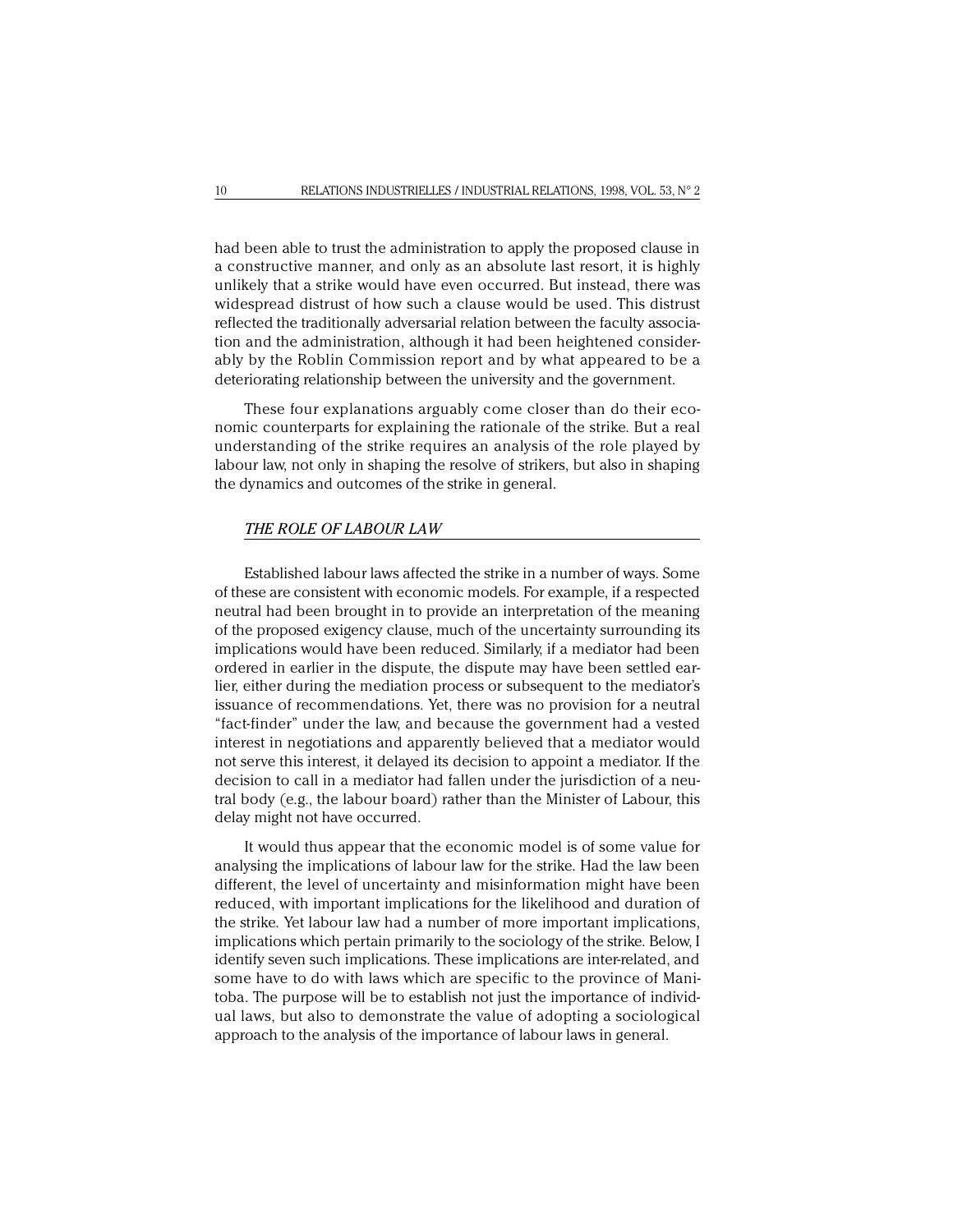First, and of perhaps most fundamental importance, is the legal doctrine of residual rights under collective bargaining. Consistent with North American labour law in general, virtually anything which is not specifically negotiated into the collective agreement in Manitoba falls under the purview of management. This creates a fundamental imbalance (Stone 1981; Woodiwiss 1992), because although management can otherwise act to unilaterally change the status quo at any time, employees can only attempt to negotiate any such changes, and even then only at specified intervals and over a limited range of issues. In addition, employees in effect start with "nothing," instead having to negotiate rights away from management. Not only does this place them at a fundamental disadvantage, it means that they appear as the aggressor. It also results in increased adversariness and a bureaucratization of the labour-management relation, as the union is compelled to "fight" for elaborate provisions simply to ensure a minimal attainment of the very rights and protections normally assumed for a democratic society. This in turn has major implications not only for the content and administration of collective agreements, but also for the nature of labour-management negotiations and ultimately, the likelihood of strike activity.

These implications were especially apparent in the faculty strike. This strike was not about a particular grievance held by faculty members, but rather about mistrust as to how the administration would act in the future, if given the opportunity. To an extent, this mistrust reflected the specific circumstances and historical context of the employee-employer relation. But even if this were not the case, the residual rights doctrine, coupled with the nature of the employment relation in general, created a circumstance where such trust would be virtually impossible. Without a specific clause in the agreement, faculty would have no recourse if the administration chose to act in bad faith in the future, regardless of how it had acted in the past. Thus, rather than wait until such time that a financial exigency occurred (if it ever did), and the administration made its intentions known, faculty members were placed in a position of having to fight for protections against a future contingency which might never have occurred.

A second, and closely related problem, is the prohibition against strikes during the term of an agreement under Manitoba (and virtually all Canadian) labour law (also see Haiven 1995). The ability to strike would essentially provide employers with increased incentive to accommodate employee concerns in the event of any major alteration of the status quo during the term of an agreement. Without this ability, this incentive is far less important, and any problems employees might have with any management-initiated change are deferred until the next round of negotia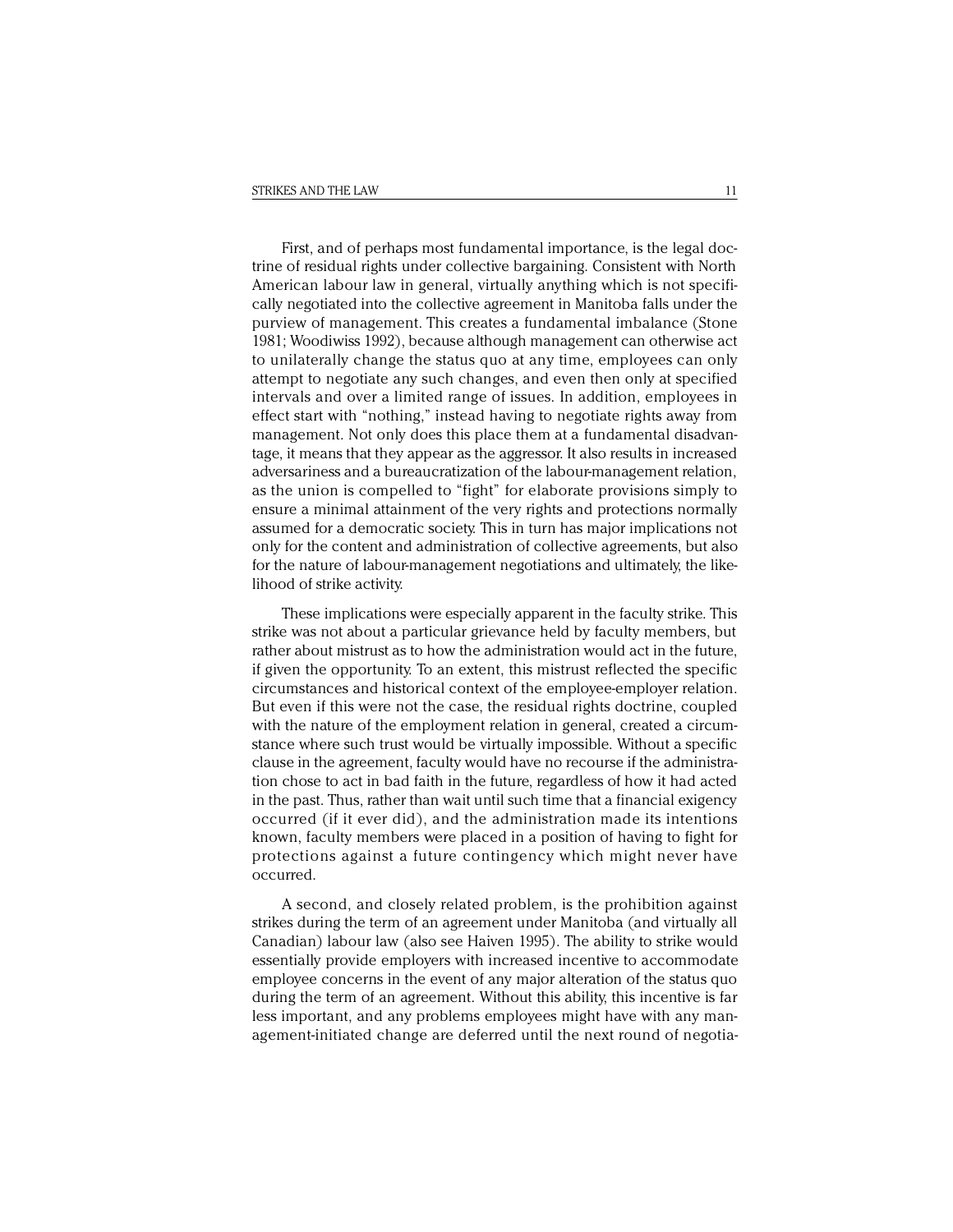tions. Not only does this result in greater complexity in these negotiations, it also means that employee concerns are not dealt with in a timely manner, even though managerial actions from which they derive may have devastating, irreparable, and often unjust consequences for the individuals affected. Union negotiators must therefore anticipate such consequences and attempt to negotiate protections against them in advance. This exacerbates the negative implications of the residual rights doctrine for both the negotiation and content of collective agreements. This clearly seems to have been the case with respect to the faculty strike. At minimum, this strike would not otherwise have occurred until such time that management actually attempted to declare financial exigency, and even then only if it acted inappropriately.

Third, the limited "bridging" provision, under which management has the right to disregard a collective agreement one year after its expiry, both reflects and reinforces the asymmetrical nature of the employment relation under the law, for it means that, at the end of this period, all previous union gains are nullified, and full authority reverts to management. It also places workers in a defensive position, where they have little choice but to strike regardless of whether they are the aggressor. This in turn not only opens the door for management to encourage union members to cross the picket line (i.e., because there is no lockout), it also has negative implications for how the union is viewed by third parties.

These implications were especially apparent with respect to the faculty strike. If faculty had continued negotiations without a strike for any length of time, a settlement might not have been reached before the twelve-month period was up. Thus, the administration would have "won" by default, and hence been able to declare individuals redundant. Because faculty did not trust the administration to use such new-found discretion in an appropriate manner, a strike became the only option. Indeed, if this right had not existed, faculty would have had little reason to strike, and so it would have been incumbent on management, as the real aggressor, to declare a lockout. This would have had major implications for both public and student opinion, and it would have effectively prevented the administration from attempting to continue classes during the dispute. It is thus quite likely that the administration would not have called a lockout, and if it had, that the stoppage would have been much shorter. But regardless of whether this would have been the case or not, the existence of this right not only left faculty with little choice but to strike, it also placed them at an unfair disadvantage relative to the administration. Under alternative circumstances, it may have precluded them from exercising their right to strike altogether.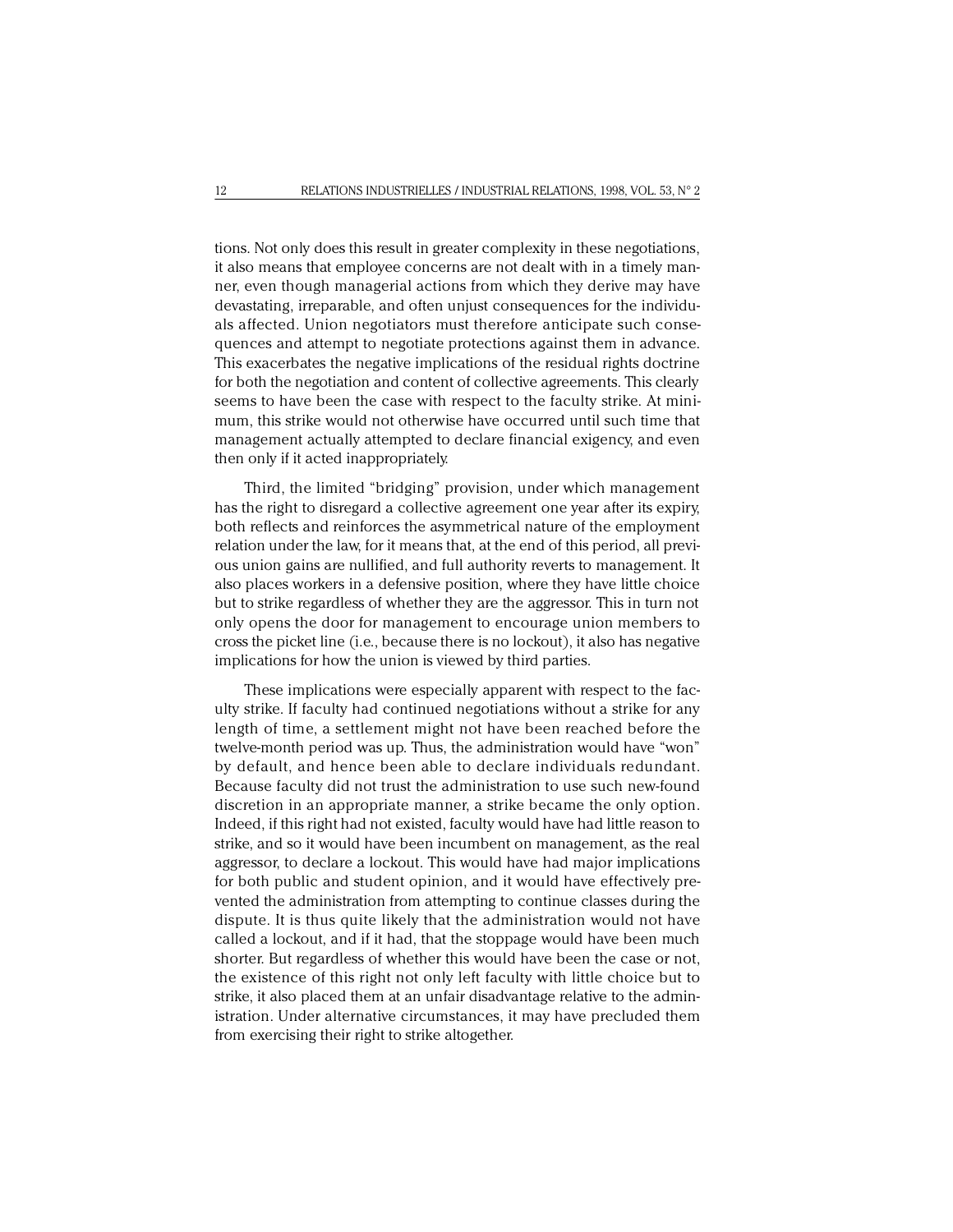A fourth, related aspect of labour law, and one which is unique to Manitoba, is the requirement that the employer provide a twelve-month notice that it will no longer recognize an expired agreement. This appears to be designed to provide adequate warning to the union, and hence does not entail a specific bias against unions. Yet it is of interest because it represents an attempt to introduce an element of "fairness" that would not otherwise exist, but can also have the unintended effect of increasing the level of distrust and adversariness between the parties. This was especially true in the strike in question, where faculty perceived the administration's notice as indicative of an intent to play hardball, and perhaps even to break the union. This appears to have substantially altered the interpretive "lens" through which the administration's subsequent actions were viewed. In particular, many read the administration's bargaining posture, especially its unwillingness to move substantially after a strike vote had been taken, as confirming their initial fears. The issue then became one of not whether to strike, but rather one of determining when, strategically, was the best time to do so. Whether a strike would have been averted had notice not been required, and hence not given, is unclear. But the administration's subsequent actions may have been interpreted differently, thereby resulting in less adversarial negotiations and, perhaps, a lower level of support for the strike.

Fifth, the legal right of employers to continue operations during a strike in effect enables employers to attempt to undermine a strike and ultimately the union involved. It also escalates the level of acrimony and distrust both during and after a strike, not only between striking workers and management, but also between striking workers and their nonstriking counterparts. Moreover, it can have substantially negative consequences for third parties, who can find themselves "caught in the middle," having to act in ways which are against their consciences.

These consequences are especially apparent with respect to the faculty strike. First, to many, the administration's actions signalled that it did not respect a principled decision of faculty to defend the university's integrity, and, to the contrary, was seeking to undermine that decision. This in turn increased the level of acrimony and distrust, both during and after the strike. Second, those who crossed the picket line were viewed with considerable derision, both because doing so conveyed to strikers a disrespect for the results of a democratic process, and because doing so undermined those who were on strike for what they believed to be an important cause. Those who crossed also came to be viewed as "free riders," not only because they would not be subject to the proposed exigency clause, but also because they benefited from the eight-day credit in days off without pay, and were not required to teach for an extra two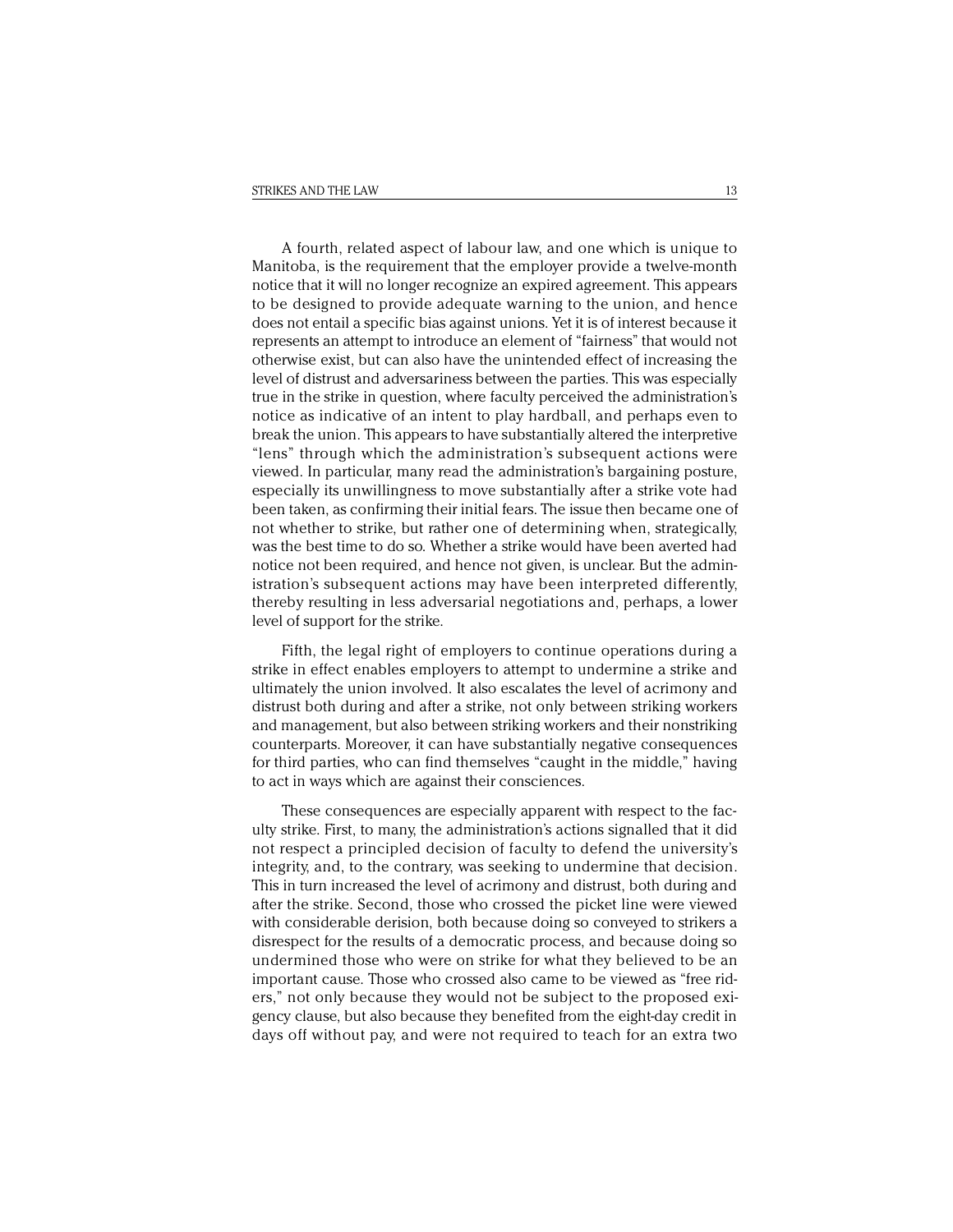weeks, as were those who respected the picket line. Third, students were subject to considerable uncertainty as to whether they would be penalized for refusing to attend classes during the strike, and hence were effectively coerced to attend – thereby supporting the administration – even if doing so was against their conscience.

Sixth, just as the right of the employer to continue operations has detrimental consequences, so does the corresponding right of union members to cross the picket line without sanction. For a legal strike to be called in Manitoba, the union must hold a secret ballot vote, and must receive majority consent. Yet there is no quid pro quo. If a majority vote against striking, then a minority cannot disregard that vote and go on strike without substantial risk. But if a majority votes in favour of striking, a minority can disregard the vote, cross the picket line, and collect their pay with impunity. A union cannot enforce any fines it might attempt to levy against nonstrikers, and while it can expel these individuals from its membership, doing so does not affect their employment status. Not only does this represent a clear inequity under the law, it makes it easier for employers to induce workers to cross the picket line (often by threats and intimidation) and hence to continue operations, thereby reinforcing the negative implications associated with this right. Perhaps even more important, it is contrary to the principle of majoritarianism, for it effectively means that the percentage voting in favour of a strike must substantially exceed a mere majority before a strike can be considered feasible.

It is not entirely clear how the right to cross the picket line affected the faculty strike. However, had strike breakers been subject to meaningful sanctions for doing so, it is likely that fewer would have crossed, thus strengthening the union's position and reducing the level of divisiveness. It is also likely that the administration would have been less likely to view the continuance of classes as a viable strategy, thereby inducing it to make more concessions prior to the strike. Further, those who did cross the picket line could, in effect, have taken on the status of "conscientious objectors" rather than free riders, especially if they had been required to remit their pay. Finally, it is notable that, in the negotiations for the preceding agreement, a strike vote was also called, with 60 percent voting in favour. Although a clear majority, this was not viewed as sufficient for the union to mount a meaningful strike or strike threat. Had a mere majority been required, not only might the preceding negotiations unfolded differently, but the administration's willingness to achieve an earlier settlement in the 1995 negotiations may have been greater.

Finally, providing management with the legal right not only to continue operations, but also to hire replacement workers, can have major consequences for the likelihood, dynamics, and consequences of strike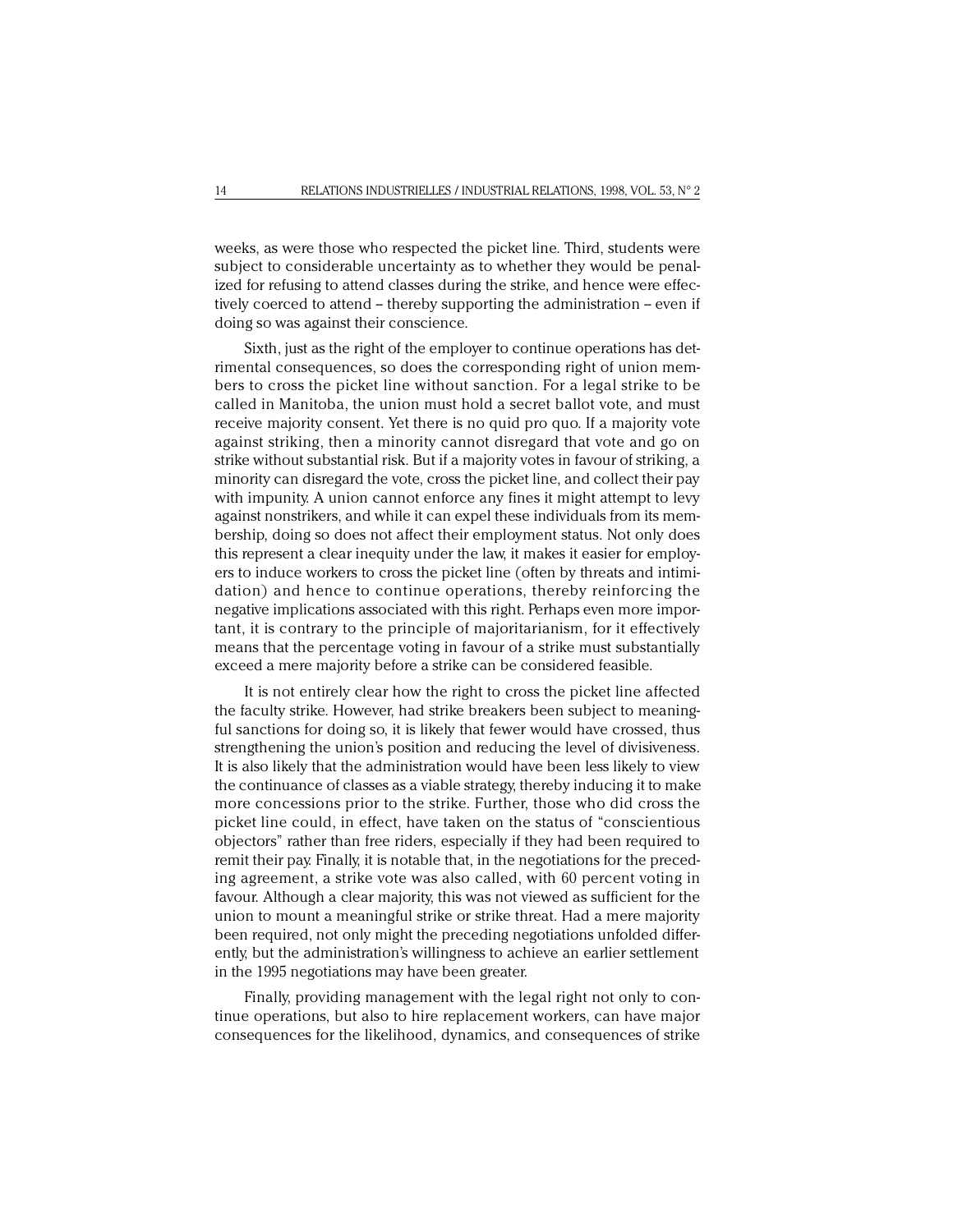activity. These have been addressed extensively elsewhere (e.g., Sims et al. 1996: esp. 138-150), and can include: (1) a further undermining of the right to strike and ultimately to bargain collectively, (2) a further increase in the levels of general acrimony and distrust both during and after the strike, and (3) substantially increased stress and disaffection for individual strikers and, in some cases, third parties. In the faculty strike, the extent of these consequences is unclear, especially as the use of replacement instructors was limited. But there can be no question that they had major effects on some faculty. For example, one faculty member was particularly exercised. Not only had they hired a replacement instructor for his course, but the course happened to be a third-year course in Industrial Relations, and it was designed around the faculty member's own book. To add insult to injury, the replacement worker had no academic qualification beyond high school, and though he had extensive experience as a management negotiator, had been fired from his previous job for sexual harassment. The faculty member now spends his time writing papers on the strike.

# *SOME IMPLICATIONS*

It is not altogether clear how well the specific findings of this paper can be generalized. Yet, despite some important differences, the overall system of labour law in Manitoba is generally consistent with that of other North American jurisdictions. So, although the laws specific to Manitoba may differ in some respects, the analysis is suggestive of generalizable implications for labour law.

First, the analysis suggests that the doctrine of residual rights should be eliminated. If so, the status quo could be considered as an implicit contract under the law, with both parties having to agree on any attempt to depart from it. This would place workers and their representatives on truly equal footing with management, and would greatly simplify the negotiating and contract administration processes. But failing such an arrangement, either the union could be provided with the legal right to call a strike during the term of an agreement, or substantial restrictions could be placed on management rights. The former could be restricted in a number of ways, as is now the case in most Canadian jurisdictions for legal strikes subsequent to the term of an agreement.<sup>10</sup> As for the latter, some possibilities include: (1) a requirement to consult with worker representatives (e.g., works councils) or to reopen the collective agreement

<sup>10.</sup> For example, both a strike vote and a reasonable notice period might be required. The labour board might also be given the right to order some form of alternative dispute resolution procedure.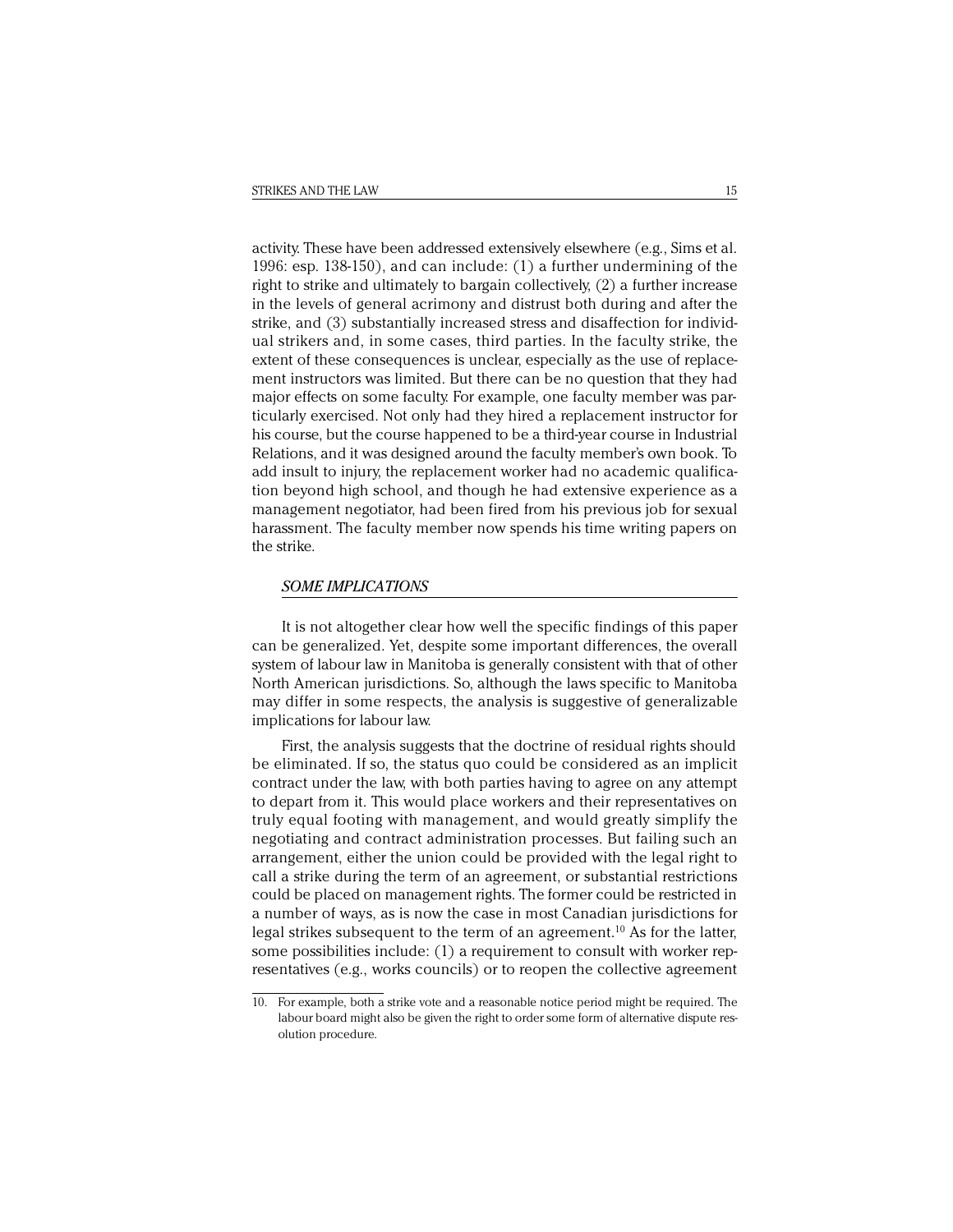in the case of major changes to the status quo, as is now the case for technological change in a few Canadian jurisdictions, (2) the provision of some form of job rights and protections, or (3) some form of "fair administration" requirement, enabling workers to file a grievance if management violated certain pre-established criteria (also see Godard 1994: 301- 302).

Second, the analysis in this paper suggests a need to eliminate management's right to disregard an expired agreement, thereby providing for a bridging period of indefinite duration. In effect, the expired agreement would take on common law status until such time that it was replaced by a new one. Not only would this reduce the likelihood of a stoppage, it would also put the union on an equal footing, and require the employer to declare a lockout if it was the aggressor. But failing the establishment of an indefinite bridging period, this period should at minimum be substantially longer than one year, and there should be no notice requirement for management. For example, a two-year period could substantially lessen any incentive for an employer to draw out negotiations, and, if it did so, the union would have little difficulty establishing what its intent was. The giving of notice would thus not be necessary, and so negotiations would not be tainted, at least initially, by the symbolic consequences of management's doing so.

Third, the analysis suggests that the legal right of employers to continue operations during a strike should be discontinued. Doing so would help to reduce the level of acrimony, and would preclude management from attempting to undermine the union. It would also eliminate the inequities and problems associated with the right of union members to cross a picket line, and with the use of replacement workers. Alternatively, employers could be allowed to continue operations, but with restrictions on the right of union members to cross the picket line and on management's ability to hire replacements. For example, union members should either be prohibited from crossing the picket line, or required to pay fines equivalent to any economic gains from doing so. In turn, replacement workers might either be banned altogether (as in the Canadian jurisdictions of Quebec and British Columbia), or allowed only under certain circumstances, subject to the approval of the labour board.<sup>11</sup> Such restrictions would at minimum help to remedy current imbalances under the law and to lessen the level of acrimony and distrust both during and after a strike.

<sup>11.</sup> Under the Canada Labour Code, the labour board can ban replacement workers where these workers are being used to "break" a union (Sims et al. 1996). But this restriction is so vague that it seems unworkable.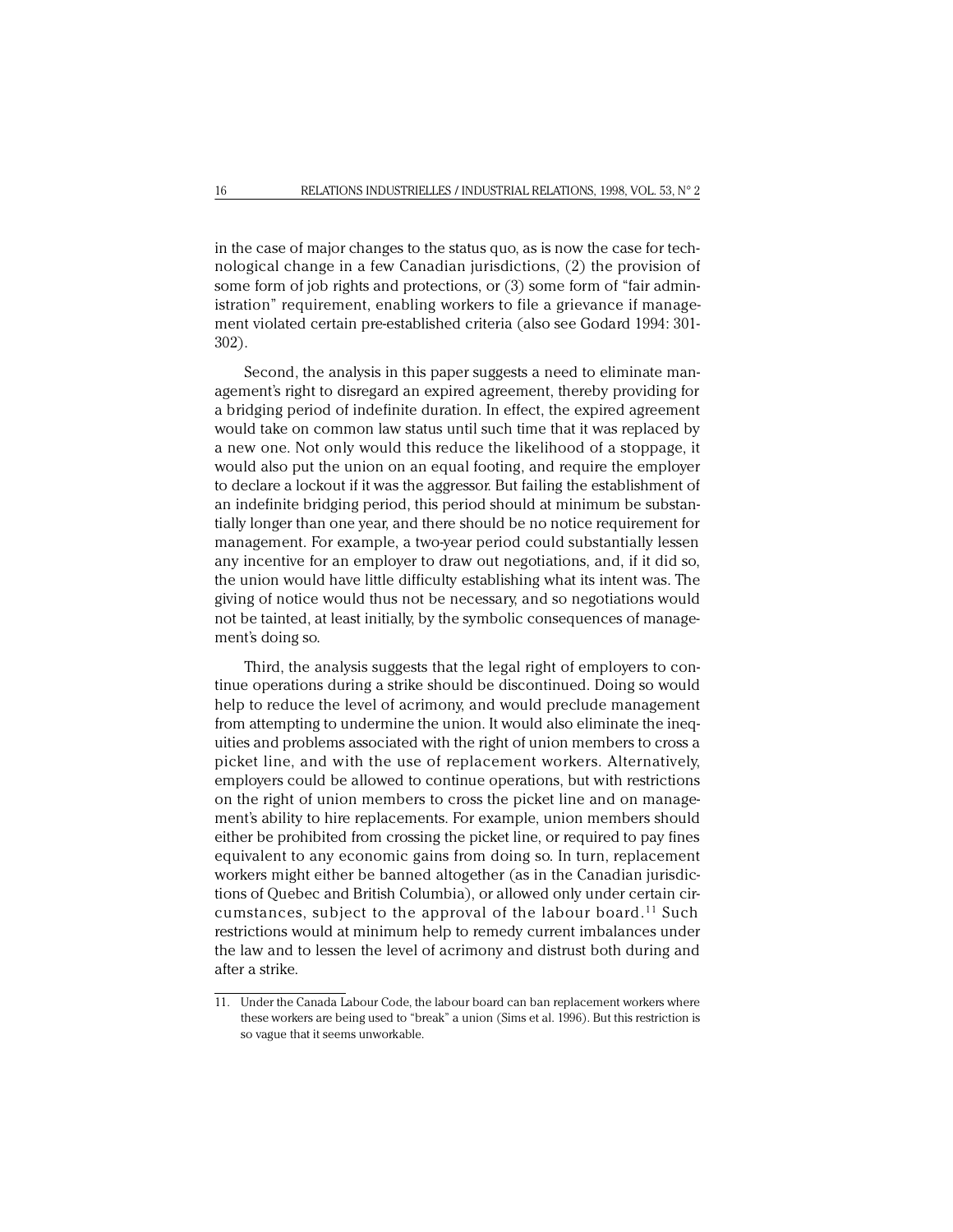The implementation of these or similar reforms would not only have positive consequences with respect to collective bargaining and strike activity, they could also create a more positive environment for union organizing. Two major problems faced by unions at present would appear to be, first, that they are unable to "deliver" in many workplaces, and second, that they all too often appear to be the aggressors relative to management. While the former generates a negative instrumentality perception, the latter generates a negative "big labour" perception. Both substantially affect the propensity of workers to unionize (Wheeler and McClendon 1991). Yet, under the reforms advanced in this paper, they might be substantially lessened over time.

It is of course unlikely that the proposed reforms could ever muster political support. Even if the current political environment was to change, they could be theorized as having a number of negative consequences for the economy. For example, economic analyses suggest that at least some of them (e.g., a ban on replacement workers) could result in higher wage settlements and even increase the likelihood and duration of strike activity (see Cramton, Gunderson, and Tracy 1995). From a critical sociological perspective, neither of these outcomes is necessarily undesirable, particularly if they reflect the positive consequences theorized in this paper (e.g., increased ability to mount a meaningful strike). But they could also have negative economic, and, in particular, employment effects, especially given the lack of parallel rights in other countries, and the unwillingness of governments to demand such rights in trade agreements. It would be mistaken to assume such effects, for the extent to which they would occur would depend less on union power than on how this power is used, and on broader institutional conditions. Nonetheless, they clearly represent an important consideration.

#### *CONCLUSIONS*

This paper has adopted a critical sociological approach to the analysis of strikes and the law, concerning itself primarily with labour laws in the province of Manitoba and their implications for a 23-day faculty strike. It has argued that the structure of labour law placed the union in a reactive, defensive position, with negative implications for the likelihood, dynamics, and consequences of the strike. In so doing, this paper has also generated recommendations for labour law reforms. These recommendations are based more on normative than on practical considerations. But in an era where scholars are often all too willing to sacrifice the former for the latter, doing so can serve as a useful strategy for inducing debate and critical analysis. It can also serve as a useful thought experiment, one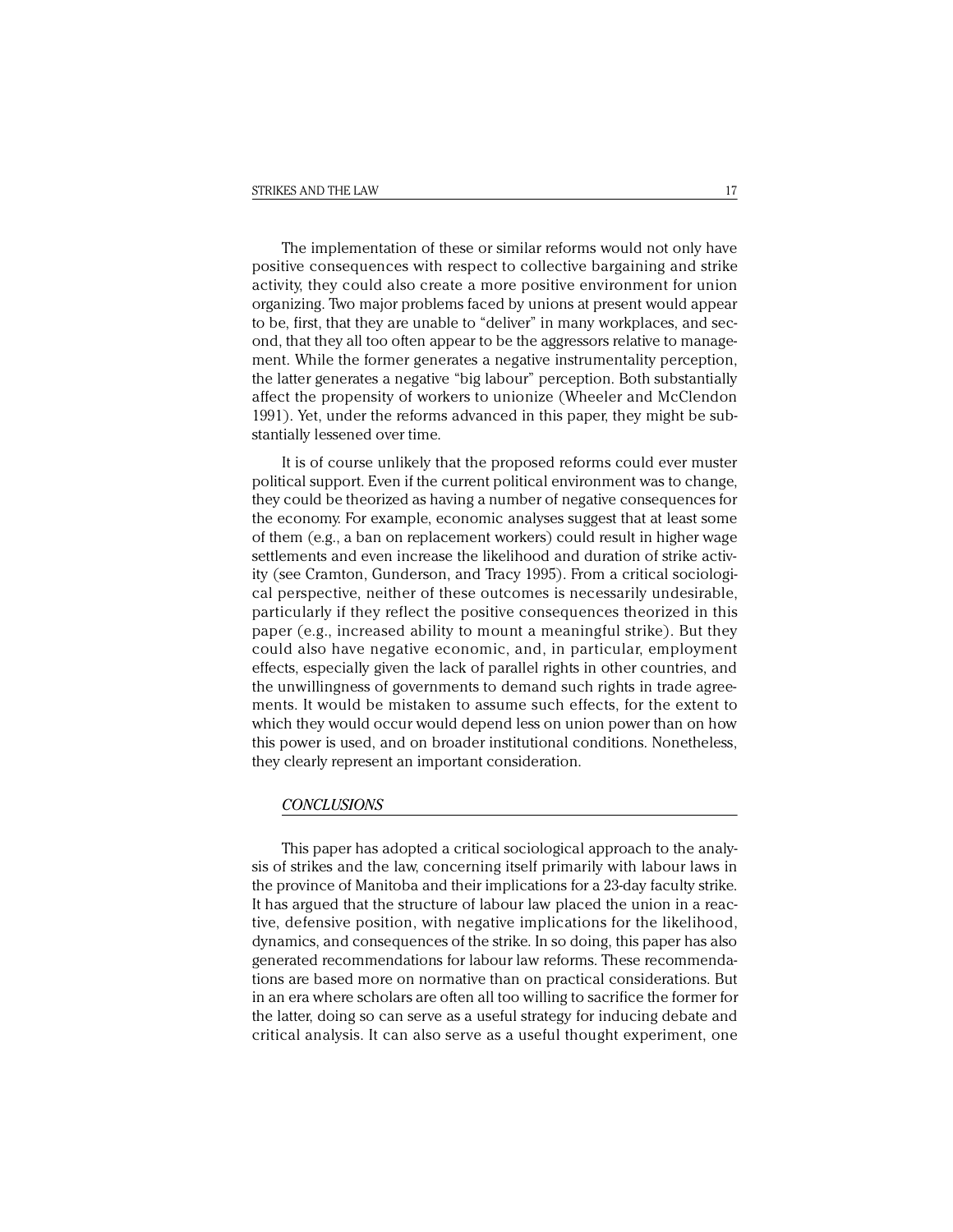which could at least provide a starting point for devising meaningful labour law reforms at such time that they ever become possible.

# **REFERENCES**

- BUDD, John W. 1996. "Canadian Strike Replacement Legislation and Collective Bargaining: Lessons for the United States." *Industrial Relations*, Vol. 35, No. 2, 245-260.
- COHN, Samuel and Adriene EATON. 1989. "Historical Limits on Neoclassical Strike Theories: Evidence from French Coal Mining, 1890- 1935." *Industrial and Labor Relations Review*, Vol. 42, No. 4, 649-662.
- CRAMTON, P. C., M. GUNDERSON, and J. TRACY. 1995. "The Effect of Collective Bargaining Legislation on Strikes and Wages." NBER working paper no. 5105.
- EDWARDS, P. K. 1992. "Industrial Conflict: Themes and Issues in Recent Research." *British Journal of Industrial Relations*, Vol. 30, 361-404.
- EDWARDS, P. K. and H. SCULLION. 1982. *The Social Organization of Conflict*. Oxford: Basil Blackwell.
- FANTASIA, Richard. 1988. *Cultures of Solidarity*. Berkeley: University of California Press.
- FRANZOSI, Roberto. 1989. "One Hundred Years of Strike Statistics: Methodological and Theoretical Issues." *Industrial and Labor Relations Review*, Vol. 42, No. 3, 348-362.
- GODARD, John. 1992a. "Strikes as Collective Voice: Towards an Integrative Theory of Strike Activity." *Proceedings of the 43rd Annual Meetings of the Industrial Relations Research Association*. Madison, Wisc.: IRRA.
- GODARD, John. 1992b. "Strikes as Collective Voice: A Behavioral Analysis of Strike Activity." *Industrial and Labor Relations Review*, Vol. 46, 161- 175.
- GODARD, John. 1993. "Theory and Method in IR: Modernist and Postmodernist Alternatives." *Industrial Relations Theory: Its Nature, Scope and Pedagogy*. R. Adams and N. Meltz, eds. Metuchen, N. J.: Scarecrow Publishing.
- GODARD, John. 1994a. *Industrial Relations, the Economy, and Society*. Toronto: McGraw Hill-Ryerson.
- GODARD, John. 1994b. "Beyond Empiricism: Towards a Reconstruction of IR Theory and Research." *Advances in Industrial and Labor Relations*. Greenwich, Conn.: JAI Press.
- GUNDERSON, Morley, John KERVIN, and Frank REID. 1986. "Logit Estimates of Strike Incidence from Canadian Contract Data." *Journal of Labor Economics*, Vol. 4, No. 2, 257-276.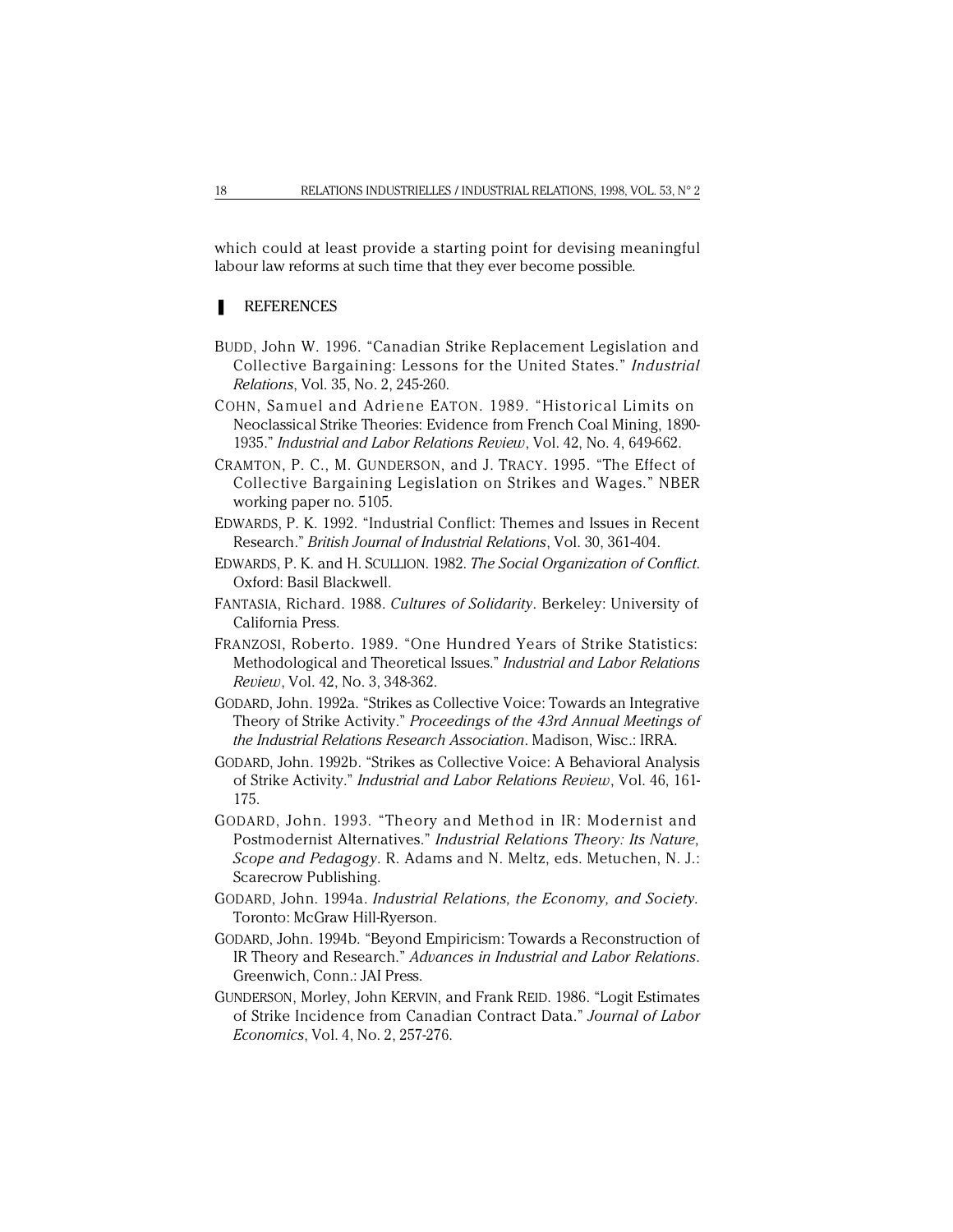- GUNDERSON, Morley, John KERVIN, and Frank REID. 1989. "The Effect of Labour Relations Legislation on Strike Incidence." *Canadian Journal of Economics*, Vol. 22, 779-794.
- GUNDERSON, M., and A. MELINO. 1990. "The Effects of Public Policy on Strike Duration." *Journal of Labor Economics*, Vol. 8, 295-316.
- HAIVEN, Larry. 1995. "On Bringing Back the Right to Strike and Lockout in Midterm." *Labour Gains, Labour Pains: Fifty Years of PC 1003*. C. Gonick, P. Philips, and J. Vorst, eds. Toronto: Fernwood.
- HYMAN, Richard. 1972. *Strikes*. Glasgow: Fontana/Collins.
- KLARE, K. 1982. "Critical Theory and Labor Relations Law." *The Politics of Law*. D. Kairys, ed. New York: Pantheon.
- MURRAY, Gregor. 1995. "Unions: Membership, Structures, and Action." *Union-Management Relations in Canada*. 3rd edition. M. Gunderson and A. Ponak, eds. Toronto: Addison Wesley.
- ROBLIN, Duff, Kevin KAVANAUGH, Kathleen RICHARDSON, and Sid GORDON. 1993. *Post-Secondary Education in Manitoba: Doing Things Differently*. Report of the University Education Review Commission, Winnipeg: the Queen's Printer, Province of Manitoba.
- SIMS, A., R. BLOUIN, and P. KNOPF. 1996. *Seeking a Balance: Canada Labour Code Part I Review*. Ottawa: Minister of Public Works and Government Services Canada.
- STONE, Katherine Van Wezel. 1981. "The Post-War Paradigm in American Labor Law." *The Yale Law Journal*, Vol. 90, 1509-1579.
- WHEELER, H., and J. MCCLENDON. 1991. "The Individual Decision to Unionize." *The State of the Unions*. G. Strauss et al., eds. Madison, Wisc.: IRRA.
- WHYTE, William Foote. 1955. *Street Corner Society*. Chicago: University of Chicago Press.
- WOODIWISS, Anthony. 1992. *Rights vs. Conspiracy: A Sociological Essay on the History of Labor Law in the United States*. New York: Berg.

# RÉSUMÉ

Les grèves et la loi : une analyse critique

Cet article se veut une analyse sociologique critique des grèves et de la loi par l'examen de la façon dont la loi a encadré une grève de 23 jours dans une université canadienne à l'automne 1995. Pour ce faire, je me base sur mes travaux caractérisant les grèves comme des manifestations de la voix collective (Godard 1992a, 1992b). Je me base aussi sur la tradition des études juridiques critiques (v.g. Stone 1981, Klare 1982, Woo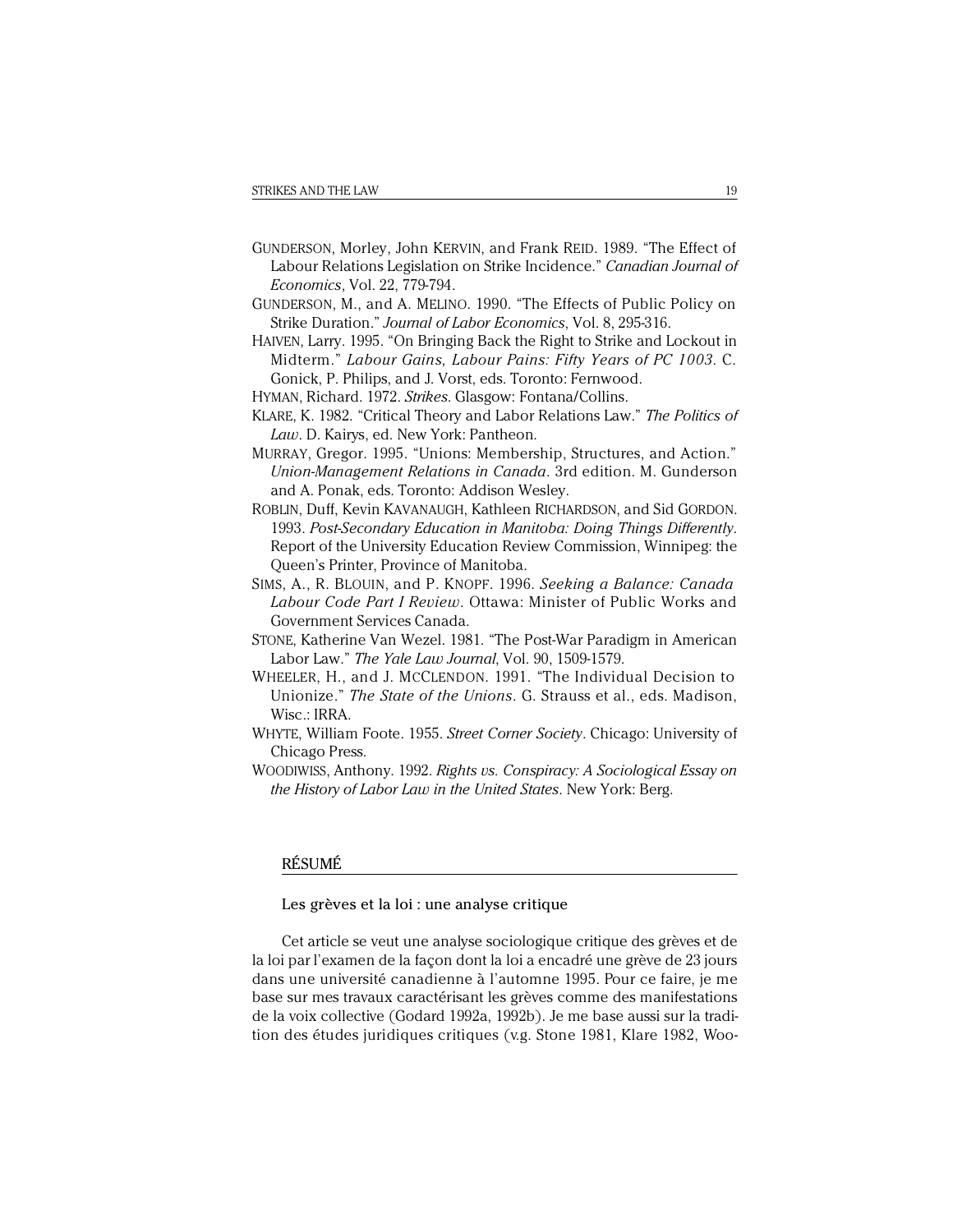diwiss 1992) démontrant non seulement comment le contexte institutionnel de la négociation est biaisé contre les syndicats et donc contraire à la doctrine pluraliste orthodoxe de souveraineté conjointe, mais aussi comment ces biais influencent la probabilité, la dynamique et les résultats de l'activité de grève.

Le point en litige était les tentatives patronales pour affaiblir une clause pénale de sécurité d'emploi établie de façon telle à pouvoir licencier des individus à volonté en cas de crise financière. Les professeurs ont perçu que cela pourrait être utilisé pour cibler des individus et ne croyaient pas les propos de l'administration disant que cela n'arriverait pas. L'administration a tenté que le plus de cours possible se poursuivent durant la grève en embauchant des professeurs de remplacement dans certains cas et en invitant les professeurs à traverser les lignes de piquetage, ce qu'a fait environ le quart de ceux-ci.

La loi a contribué à cette grève de six façons. D'abord, la doctrine des droits résiduaires implique que virtuellement tout ce qui n'est pas spécifiquement inclus dans la convention collective au Manitoba tombe sous le giron patronal. Cela signifie que l'employeur doit se battre pour différents droits et privilèges, qu'il ne peut pas compter seulement sur son autorité. Les implications étaient claires dans la grève ici examinée. Cette grève ne découlait pas d'un grief particulier des professeurs mais plutôt d'un manque de confiance eu égard à la façon dont l'administration agirait dans le futur si elle en avait l'occasion.

Une seconde implication, constituant ici un problème fort relié, est la prohibition de l'exercice du droit de grève pendant la durée de la convention collective. Cela signifie que les employeurs sont peu enclins à tenir compte des préoccupations des employés non couvertes par la convention collective, soulevant de sérieuses conséquences pour ceux-ci. Les négociateurs syndicaux doivent alors prévoir telles conséquences et tenter de négocier à l'avance une protection contre celles-ci plutôt que d'attendre que le problème survienne. Si cela n'avait pas été le cas, la grève des professeurs ne serait pas survenue avant que l'employeur tente en pratique d'imposer la limite de capacité financière, et encore seulement s'il l'avait fait de façon inappropriée.

Comme troisième implication, notons que, de par la loi manitobaine, l'employeur a le droit de ne plus être lié par une convention collective un an après son expiration. Cela place les travailleurs sur une position défensive de par laquelle ils n'ont à peu près d'autres choix que de faire la grève qu'ils soient ou non les agresseurs si une entente n'est pas atteinte à temps. C'est cela qui est arrivé dans la grève des professeurs. Sans cette disposition de la loi, les professeurs auraient eu peu de raison de faire la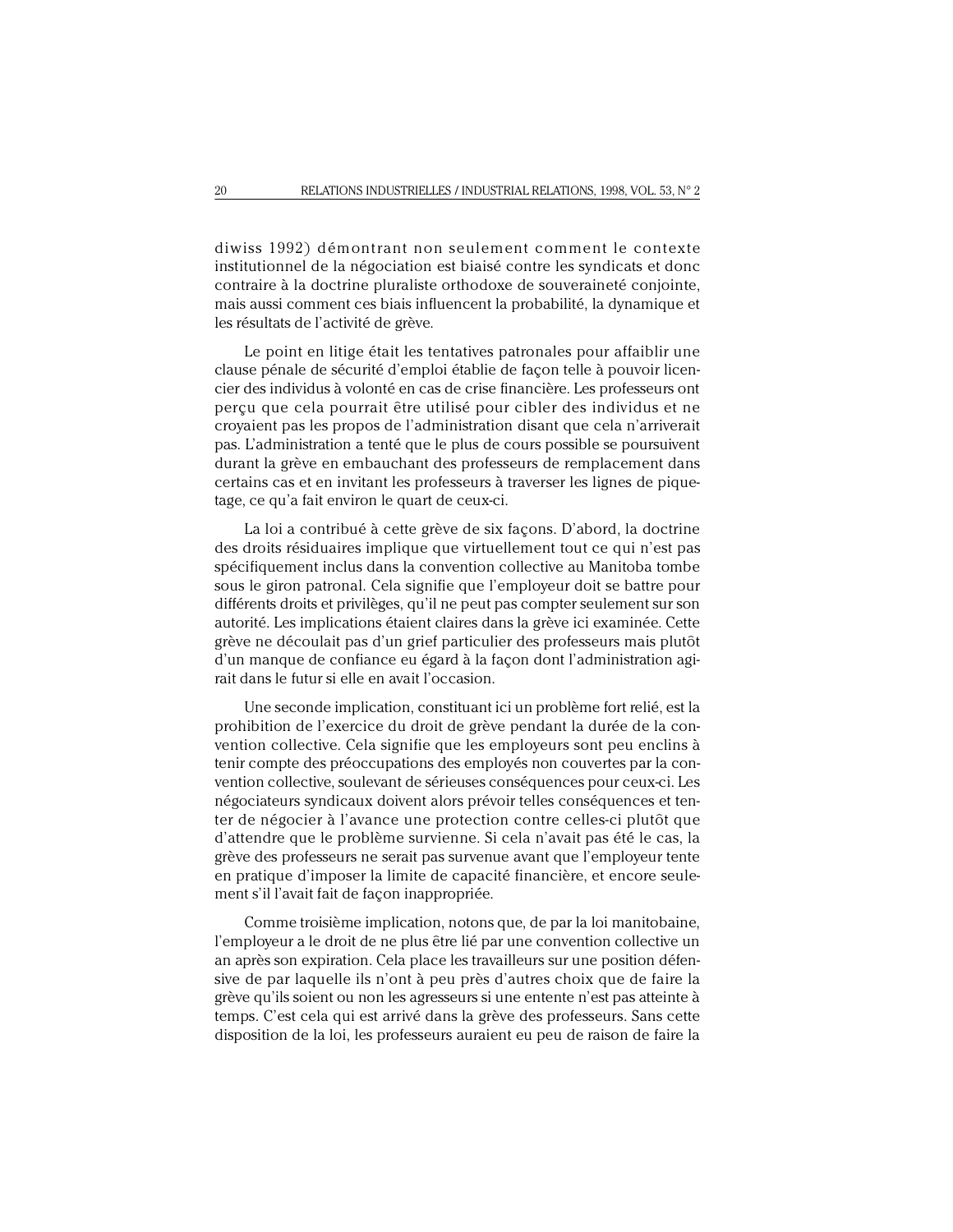grève étant satisfaits du contenu de la convention précédente. Il aurait alors appartenu à l'employeur de décréter un lock-out.

Une quatrième implication de la loi manitobaine relève de l'exigence pour un employeur de donner un préavis de douze mois de son intention de ne plus reconnaître une convention expirée. L'application de cette règle peut avoir l'effet non visé d'accroître le niveau de non-confiance et d'adversité chez les syndiqués. Cela a été particulièrement vrai ici, les professeurs percevant le préavis donné comme une intention de l'employeur de jouer dur et possiblement casser le syndicat.

Une cinquième implication vise le droit pour l'employeur de continuer ses opérations durant une grève. Cela permet à l'employeur de tenter de miner une grève et ultimement le syndicat impliqué. Cela provoque une escalade d'acrimonie et de non-confiance, tant avant qu'après la grève. Dans notre cas, ce droit de continuer les opérations fut exercé lançant ainsi le message que l'employeur n'avait non seulement pas respecté une décision de principe des professeurs de défendre l'intégrité de l'université, mais qu'il cherchait en fait à miner cette décision. Cela a durci les positions des professeurs.

Finalement, le droit des syndiqués de traverser les lignes de piquetage sans sanction représente une asymétrie dans la loi, puisque alors la minorité peut faire fi de la décision de la majorité de faire la grève. Cependant si une majorité vote contre la grève, une minorité ne peut pas faire fi de telle décision et faire la grève. Si ce droit n'était pas reconnu et s'il y avait des sanctions significatives, il est possible que moins de travailleurs traversent les lignes de piquetage. Alors, l'employeur aurait eu moins tendance à voir la poursuite des classes comme une stratégie viable et, par conséquent, cela l'aurait amené à faire plus de concessions avant la grève, ou au début de celle-ci.

L'identification de ces problèmes suggère de possibles révisions aux lois du travail. Il n'est certes pas clair que ces révisions seraient pratiques, surtout qu'elles peuvent avoir des effets économiques négatifs. Mais elles seraient plus compatibles avec le but avoué de la loi.

# RESÚMEN

La Huelga y las leyes : Un Análisis Critico

En este documento, Adopto un método sociológicamente critico para el análisis de como las leyes laborales contribuyeron al desarrollo de